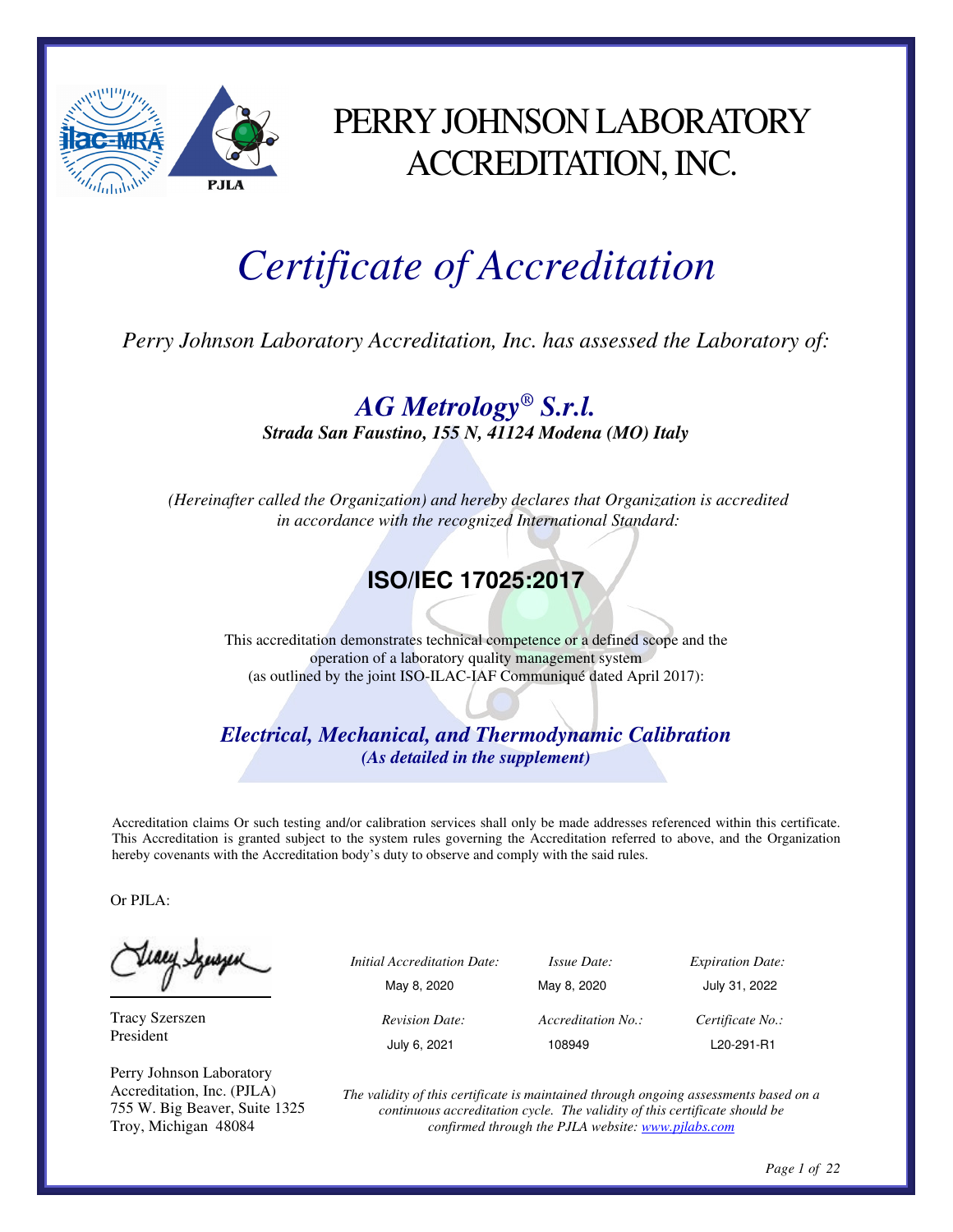

**AG Metrology® S.r.l**  Strada San Faustino, 155 N, 41124, Modena (MO), Italy Dr. Giorgia Calzolari Phone: +39 059 3970648

| Electrical                                              |                                                                        |                                                                                                |                                                                                         |
|---------------------------------------------------------|------------------------------------------------------------------------|------------------------------------------------------------------------------------------------|-----------------------------------------------------------------------------------------|
| <b>MEASURED INSTRUMENT,</b><br><b>QUANTITY OR GAUGE</b> | <b>RANGE OR NOMINAL</b><br><b>DEVICE SIZE AS</b><br><b>APPROPRIATE</b> | <b>CALIBRATION AND MEASUREMENT</b><br><b>CAPABILITY EXPRESSED AS AN</b><br>UNCERTAINTY $(\pm)$ | <b>CALIBRATION</b><br><b>EQUIPMENT</b><br><b>AND REFERENCE</b><br><b>STANDARDS USED</b> |
| Equipment to Measure DC                                 | Up to 100 mV                                                           | 0.001 2 % of reading $+1.2 \mu V$                                                              | Datron 1271                                                                             |
| Voltage <sup>F</sup>                                    | $0.1$ to $1$ V                                                         | 0.001 1 % of reading $+ 2.0 \mu V$                                                             | Datron 4700<br>Euramet cg-15                                                            |
|                                                         | 1 V to 10 V                                                            | 0.000 83 % of reading + 12 $\mu$ V                                                             | Sit/Tec-008/05                                                                          |
|                                                         | 10 V to 100 V                                                          | 0.001 1 % of reading $+ 0.21$ mV                                                               |                                                                                         |
|                                                         | 100 V to 1 000 V                                                       | 0.001 2 % of reading $+ 2.4$ mV                                                                |                                                                                         |
| <b>Equipment to Measure DC</b>                          | Up to $100 \mu A$                                                      | $0.0072 \%$ of reading + 2.6 nA                                                                |                                                                                         |
| Current <sup>F</sup>                                    | $0.1 \mu A$ to $1 \mu A$                                               | $0.0065 \%$ of reading + 19 nA                                                                 |                                                                                         |
|                                                         | 1 mA to 10 mA                                                          | 0.006 5 % of reading + 0.19 $\mu$ A                                                            |                                                                                         |
|                                                         | $10 \text{ mA}$ to $100 \text{ mA}$                                    | 0.011 % of reading $+ 2.2 \mu A$                                                               |                                                                                         |
|                                                         | $0.1$ mA to $1$ A                                                      | $0.019\%$ of reading + 50 µA                                                                   |                                                                                         |
| Equipment to Measure                                    | Up to 10 $\Omega$                                                      | $0.0045\%$ of reading + 0.41 m $\Omega$                                                        | Datron 1271                                                                             |
| Resistance <sup>F</sup>                                 | 10 $\Omega$ to 100 $\Omega$                                            | 0.0032 % of reading $+4.1$ m $\Omega$                                                          | Fluke 5450A<br>GenRad 1433F                                                             |
|                                                         | 0.1 k $\Omega$ to 1 k $\Omega$                                         | $0.0024\%$ of reading + 41 m $\Omega$                                                          | Euramet cg-15                                                                           |
|                                                         | 1 k $\Omega$ to 10 k $\Omega$                                          | 0.002 7 % of reading + 0.41Ω                                                                   | Sit/Tec-008/05                                                                          |
|                                                         | 10 kΩ to 100 kΩ                                                        | $0.002$ 6 % of reading + 4.1 $\Omega$                                                          |                                                                                         |
|                                                         | $1 \Omega$                                                             | $0.11 \text{ m}\Omega$                                                                         |                                                                                         |
|                                                         | $1.9 \Omega$                                                           | $0.17 \text{ m}\Omega$                                                                         |                                                                                         |
|                                                         | $10 \Omega$                                                            | $0.52 \text{ mA}$                                                                              |                                                                                         |
|                                                         | $19\Omega$                                                             | $0.90 \text{ m}\Omega$                                                                         |                                                                                         |
|                                                         | $100 \Omega$                                                           | $3.4 \text{ m}\Omega$                                                                          |                                                                                         |
|                                                         | $190 \Omega$                                                           | $4.8 \text{ m}\Omega$                                                                          |                                                                                         |
|                                                         | 1 k $\Omega$                                                           | 24 m $\Omega$                                                                                  |                                                                                         |
|                                                         | $1.9 k\Omega$                                                          | $50 \text{ m}\Omega$                                                                           |                                                                                         |
|                                                         | $10 \text{ k}\Omega$                                                   | $0.23 \Omega$                                                                                  |                                                                                         |
|                                                         | 19 k $\Omega$                                                          | $0.48$ $\Omega$                                                                                |                                                                                         |
|                                                         | $100 \text{ k}\Omega$                                                  | $2.6 \Omega$                                                                                   |                                                                                         |
|                                                         | 190 k $\Omega$                                                         | 7.8 $\Omega$                                                                                   |                                                                                         |
|                                                         | $1 \text{ M}\Omega$                                                    | $50 \Omega$                                                                                    |                                                                                         |
|                                                         | 1.9 Μ $Ω$                                                              | $0.22 \text{ k}\Omega$                                                                         |                                                                                         |
|                                                         | $10\,\mathrm{M\Omega}$                                                 | $1.0~\mathrm{k}\Omega$                                                                         |                                                                                         |
|                                                         | 19 ΜΩ                                                                  | $15 \text{ k}\Omega$                                                                           |                                                                                         |
|                                                         | $100 \text{ M}\Omega$                                                  | $69 \text{ k}\Omega$                                                                           |                                                                                         |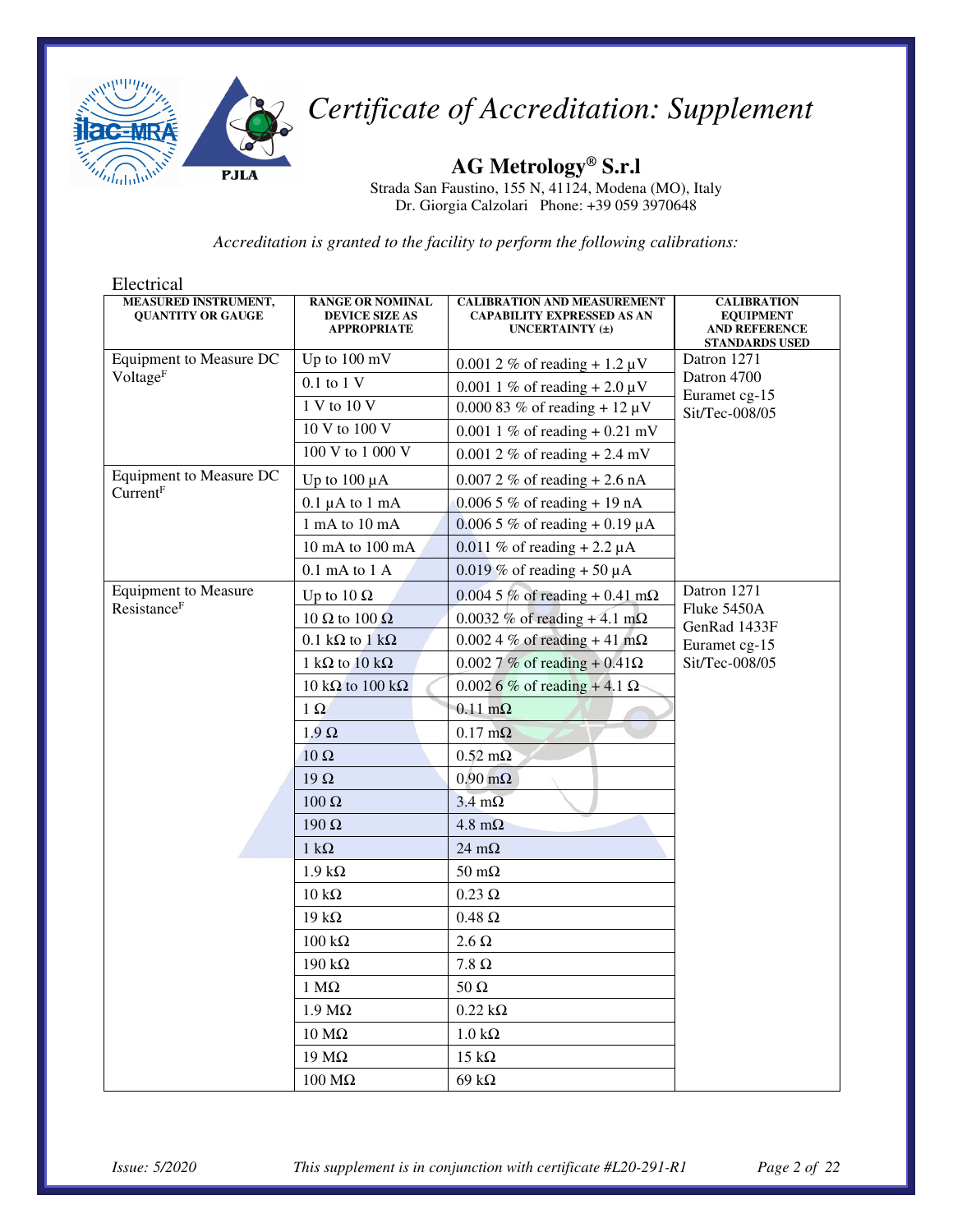

**AG Metrology® S.r.l** 

Strada San Faustino, 155 N, 41124, Modena (MO), Italy Dr. Giorgia Calzolari Phone: +39 059 3970648

| Electrical                                                             |                                                                        |                                                                                                |                                                                                         |
|------------------------------------------------------------------------|------------------------------------------------------------------------|------------------------------------------------------------------------------------------------|-----------------------------------------------------------------------------------------|
| MEASURED INSTRUMENT,<br><b>QUANTITY OR GAUGE</b>                       | <b>RANGE OR NOMINAL</b><br><b>DEVICE SIZE AS</b><br><b>APPROPRIATE</b> | <b>CALIBRATION AND MEASUREMENT</b><br><b>CAPABILITY EXPRESSED AS AN</b><br>UNCERTAINTY $(\pm)$ | <b>CALIBRATION</b><br><b>EQUIPMENT</b><br><b>AND REFERENCE</b><br><b>STANDARDS USED</b> |
| <b>Equipment to Output DC</b>                                          | Up to 100 mV                                                           | 0.001 1 % of reading $+$ 0.49 µV                                                               | Datron 1271                                                                             |
| Voltage <sup>F</sup>                                                   | 0.1 V to 1 V                                                           | 0.000 83 % of reading $+1.8 \mu V$                                                             | CEM EL-010                                                                              |
|                                                                        | 1 V to 10 V                                                            | 0.000 72 % of reading $+ 6.3 \mu V$                                                            | Sit/Tec-008/05                                                                          |
|                                                                        | 10 V to 100 V                                                          | 0.000 83 % of reading $+0.12$ mV                                                               |                                                                                         |
|                                                                        | 100 V to 1 000 V                                                       | 0.001 1 % of reading $+ 2.1$ mV                                                                |                                                                                         |
| Equipment to Output DC                                                 | Up to $100 \mu A$                                                      | $0.0051\%$ of reading + 1.3 nA                                                                 |                                                                                         |
| Current <sup>F</sup>                                                   | $0.1$ mA to $1$ mA                                                     | $0.0051\%$ of reading + 7.9 nA                                                                 |                                                                                         |
|                                                                        | 1 mA to 10 mA                                                          | 0.0051 % of reading $+ 79$ nA                                                                  |                                                                                         |
|                                                                        | 10 mA to 100 mA                                                        | 0.011 % of reading + 1.3 $\mu$ A                                                               |                                                                                         |
|                                                                        | 0.1 A to 1 A                                                           | $0.016\%$ of reading + 24 µA                                                                   |                                                                                         |
| <b>Equipment to Output</b>                                             | Up to 10 $\Omega$                                                      | $0.011\%$ of reading + 0.11 m $\Omega$                                                         |                                                                                         |
| Resistance <sup>F</sup>                                                | 10 $\Omega$ to 100 $\Omega$                                            | 0.002 9 % of reading + 0.42 m $\Omega$                                                         |                                                                                         |
|                                                                        | 0.1 kΩ to 1 kΩ                                                         | $0.0026\%$ of reading + 4.2 m $\Omega$                                                         |                                                                                         |
|                                                                        | 1 k $\Omega$ to 10 k $\Omega$                                          | $0.0026\%$ of reading + 42 m $\Omega$                                                          |                                                                                         |
|                                                                        | 10 k $\Omega$ to 100 k $\Omega$                                        | 0.002 6 % of reading + 0.42 Ω                                                                  |                                                                                         |
|                                                                        | 0.1 $M\Omega$ to 1 $M\Omega$                                           | 0.003 6 % of reading + 5.4 Ω                                                                   |                                                                                         |
|                                                                        | 1 M $\Omega$ to 10 M $\Omega$                                          | 0.021 % of reading + 0.23 k $\Omega$                                                           |                                                                                         |
|                                                                        | 10 ΜΩ to 100 ΜΩ                                                        | 0.073 % of reading + 14.2 k $\Omega$                                                           |                                                                                         |
|                                                                        | 0.1 GΩ to 1 GΩ                                                         | $0.43\%$ of reading + 1.1 M $\Omega$                                                           |                                                                                         |
| Equipment to Measure DC                                                | Up to 200 mV                                                           | $0.0022\%$ of reading + 3.5 µV                                                                 | Datron 1271                                                                             |
| Voltage <sup>O</sup>                                                   | 0.2 V to 2 V                                                           | $0.0022 \%$ of reading + 16 µV                                                                 | MicroCal 20 DPC<br>Euramet cg-15                                                        |
|                                                                        | $2 V$ to $20 V$                                                        | $0.0022\%$ of reading + 0.17 mV                                                                | Sit/Tec-008/05                                                                          |
| <b>Equipment to Measure DC</b><br>Current <sup>O</sup>                 | Up to 50 mA                                                            | $0.023\%$ of reading + 1.1 µA                                                                  |                                                                                         |
| <b>Equipment to Measure</b>                                            | Up to 500 $\Omega$                                                     | 0.021 % of reading + 24 m $\Omega$                                                             |                                                                                         |
| Resistance <sup>O</sup>                                                | $0.5 \text{ k}\Omega$ to 5 k $\Omega$                                  | 0.021 % of reading + 0.24 $\Omega$                                                             |                                                                                         |
| Equipment to Measure AC Voltage At the Listed Frequencies <sup>F</sup> |                                                                        |                                                                                                | Datron 1271                                                                             |
| 40 Hz to 2 kHz                                                         | Up to 100 mV                                                           | $0.034\%$ of reading + 18 µV                                                                   | Datron 4700<br>Euramet cg-15                                                            |
| 2 kHz to 20 kHz                                                        | $\overline{Up}$ to 100 mV                                              | $0.046\%$ of reading + 27 µV                                                                   | Sit/Tec-008/05                                                                          |
| 20 kHz to 100 kHz                                                      | Up to $100 \text{ mV}$                                                 | 0.18 % of reading $+46 \mu V$                                                                  |                                                                                         |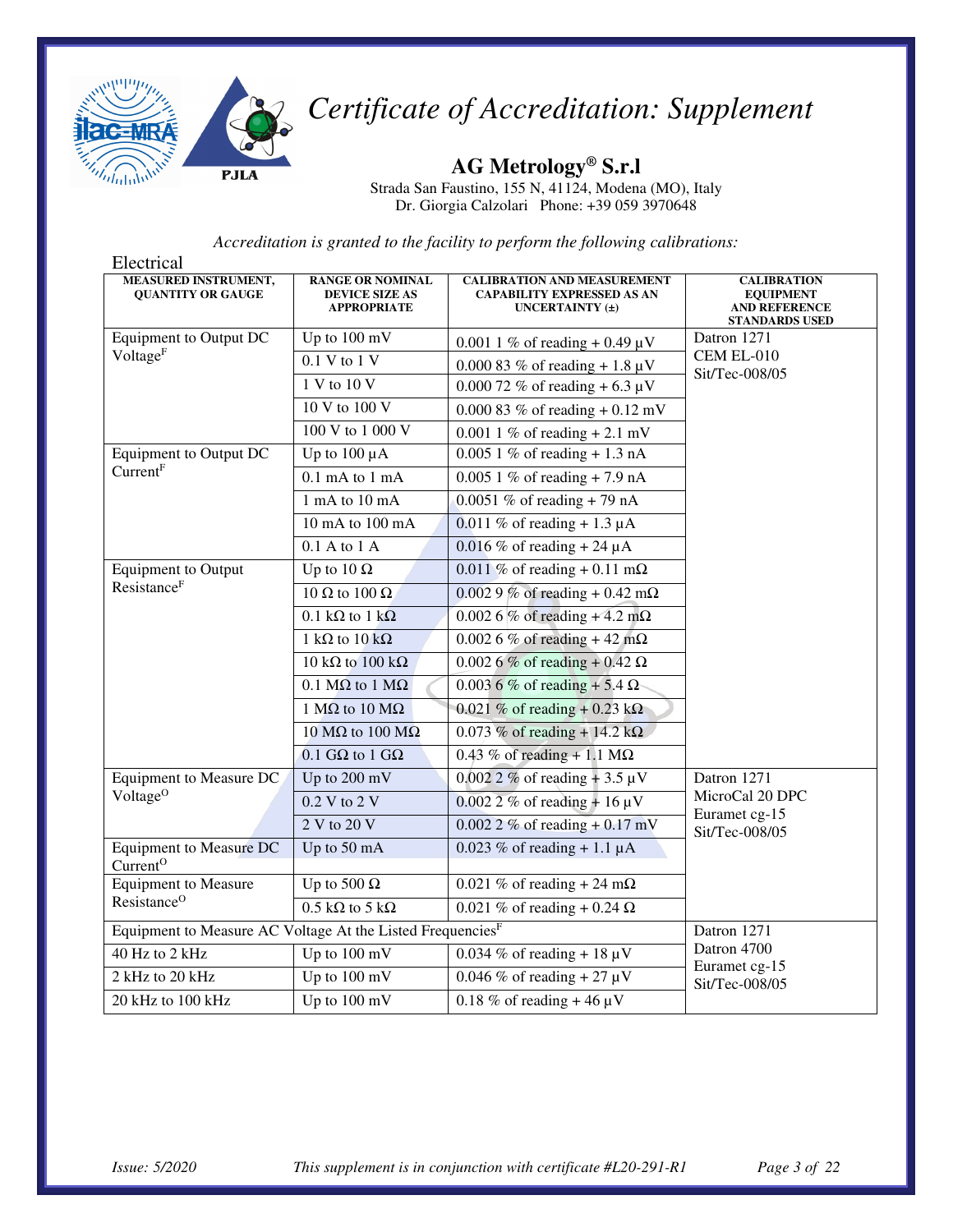

**AG Metrology® S.r.l** 

Strada San Faustino, 155 N, 41124, Modena (MO), Italy Dr. Giorgia Calzolari Phone: +39 059 3970648

| Electrical                                                             |                                                                        |                                                                                                |                                                                                         |
|------------------------------------------------------------------------|------------------------------------------------------------------------|------------------------------------------------------------------------------------------------|-----------------------------------------------------------------------------------------|
| <b>MEASURED INSTRUMENT,</b><br><b>QUANTITY OR GAUGE</b>                | <b>RANGE OR NOMINAL</b><br><b>DEVICE SIZE AS</b><br><b>APPROPRIATE</b> | <b>CALIBRATION AND MEASUREMENT</b><br><b>CAPABILITY EXPRESSED AS AN</b><br>UNCERTAINTY $(\pm)$ | <b>CALIBRATION</b><br><b>EQUIPMENT</b><br><b>AND REFERENCE</b><br><b>STANDARDS USED</b> |
| Equipment to Measure AC Voltage At the Listed Frequencies <sup>F</sup> |                                                                        |                                                                                                | Datron 1271                                                                             |
| 40 Hz to 2 kHz                                                         | Up to 100 mV                                                           | $0.034\%$ of reading + 18 µV                                                                   | Datron 4700<br>Euramet cg-15                                                            |
| 2 kHz to 20 kHz                                                        | Up to 100 mV                                                           | $0.046\%$ of reading + 27 µV                                                                   | Sit/Tec-008/05                                                                          |
| 20 kHz to 100 kHz                                                      | Up to 100 mV                                                           | 0.18 % of reading $+46 \mu V$                                                                  |                                                                                         |
| Equipment to Measure AC Voltage At the Listed Frequencies <sup>F</sup> |                                                                        |                                                                                                |                                                                                         |
| 40 Hz to 2 kHz                                                         | 0.1 V to 1 V                                                           | 0.029 % of reading $+ 0.11$ mV                                                                 |                                                                                         |
| 2 kHz to 20 kHz                                                        | 0.1 V to 1 V                                                           | 0.030 % of reading $+ 0.11$ mV                                                                 |                                                                                         |
| 20 kHz to 100 kHz                                                      | 0.1 V to 1 V                                                           | $0.12\%$ of reading + 0.41 mV                                                                  |                                                                                         |
| 100 kHz to 300 kHz                                                     | 0.1 V to 1 V                                                           | 1.5 % of reading $+ 21$ mV                                                                     |                                                                                         |
| 300 kHz to 1 MHz                                                       | 0.1 V to 1 V                                                           | 2.1 % of reading $+41$ mV                                                                      |                                                                                         |
| Equipment to Measure AC Voltage At the Listed Frequencies <sup>F</sup> |                                                                        |                                                                                                |                                                                                         |
| 40 Hz to 2 kHz                                                         | 1 V to 10 V                                                            | 0.029 % of reading + 1.1 mV                                                                    |                                                                                         |
| 2 kHz to 20 kHz                                                        | 1 V to 10 V                                                            | 0.029 % of reading + 1.1 mV                                                                    |                                                                                         |
| 20 kHz to 100 kHz                                                      | 1 V to 10 V                                                            | $0.12\%$ of reading + 4.1 mV                                                                   |                                                                                         |
| 100 kHz to 300 kHz                                                     | $1 V$ to $10 V$                                                        | 1.1 % of reading $+0.21$ V                                                                     |                                                                                         |
| 300 kHz to 1 MHz                                                       | 1 V to 10 V                                                            | 2.1 % of reading $+ 0.41$ V                                                                    |                                                                                         |
| Equipment to Measure AC Voltage At the Listed Frequencies <sup>F</sup> |                                                                        |                                                                                                |                                                                                         |
| 40 Hz to 2 kHz                                                         | 10 V to 100 V                                                          | $0.025\%$ of reading + 11 mV                                                                   |                                                                                         |
| 2 kHz to 20 kHz                                                        | 10 V to 100 V                                                          | $0.025 \%$ of reading + 11 mV                                                                  |                                                                                         |
| 20 kHz to 100 kHz                                                      | 10 V to 100 V                                                          | 0.11 % of reading $+41$ mV                                                                     |                                                                                         |
| Equipment to Measure AC Voltage At the Listed Frequencies <sup>F</sup> |                                                                        |                                                                                                |                                                                                         |
| 40 Hz to 2 kHz                                                         | 100 V to 1 000 V                                                       | 0.037 % of reading + 0.16 V                                                                    |                                                                                         |
| 2 kHz to 20 kHz                                                        | 100 V to 1 000 V                                                       | 0.035 % of reading + 0.25 V                                                                    |                                                                                         |
| 20 kHz to 100 kHz                                                      | 100 V to 1 000 V                                                       | 0.17 % of reading $+$ 0.45 V                                                                   |                                                                                         |
| Equipment to Output AC Voltage At the Listed Frequencies <sup>F</sup>  |                                                                        |                                                                                                | Datron 1271                                                                             |
| 40 Hz to 2 kHz                                                         | Up to 100 mV                                                           | $0.026\%$ of reading + 15 µV                                                                   | <b>CEM EL-010</b>                                                                       |
| 2 kHz to 20 kHz                                                        | Up to 100 mV                                                           | 0.041 % of reading + 13 $\mu$ V                                                                | Sit/Tec-008/05                                                                          |
| 20 kHz to 100 kHz                                                      | Up to 100 mV                                                           | 0.17 % of reading + 45 $\mu$ V                                                                 |                                                                                         |
| Equipment to Output AC Voltage At the Listed Frequencies <sup>F</sup>  |                                                                        |                                                                                                |                                                                                         |
| 40 Hz to 2 kHz                                                         | $0.1\ {\rm V}$ to $1\ {\rm V}$                                         | 0.021 % of reading $+ 0.11$ mV                                                                 |                                                                                         |
| 2 kHz to 20 kHz                                                        | $0.1 \mathrm{~V}$ to $1 \mathrm{~V}$                                   | 0.03 % of reading $+53 \mu V$                                                                  |                                                                                         |
| 20 kHz to 100 kHz                                                      | $0.1\;\mathrm{V}$ to $1\;\mathrm{V}$                                   | 0.11 % of reading $+$ 0.41 mV                                                                  |                                                                                         |
| 100 kHz to 300 kHz                                                     | $0.1$ V to $1$ V                                                       | 1.1 % of reading $+11$ mV                                                                      |                                                                                         |
| 300 kHz to 1 MHz                                                       | $0.1\;\mathrm{V}$ to $1\;\mathrm{V}$                                   | 2.1 % of reading $+41$ mV                                                                      |                                                                                         |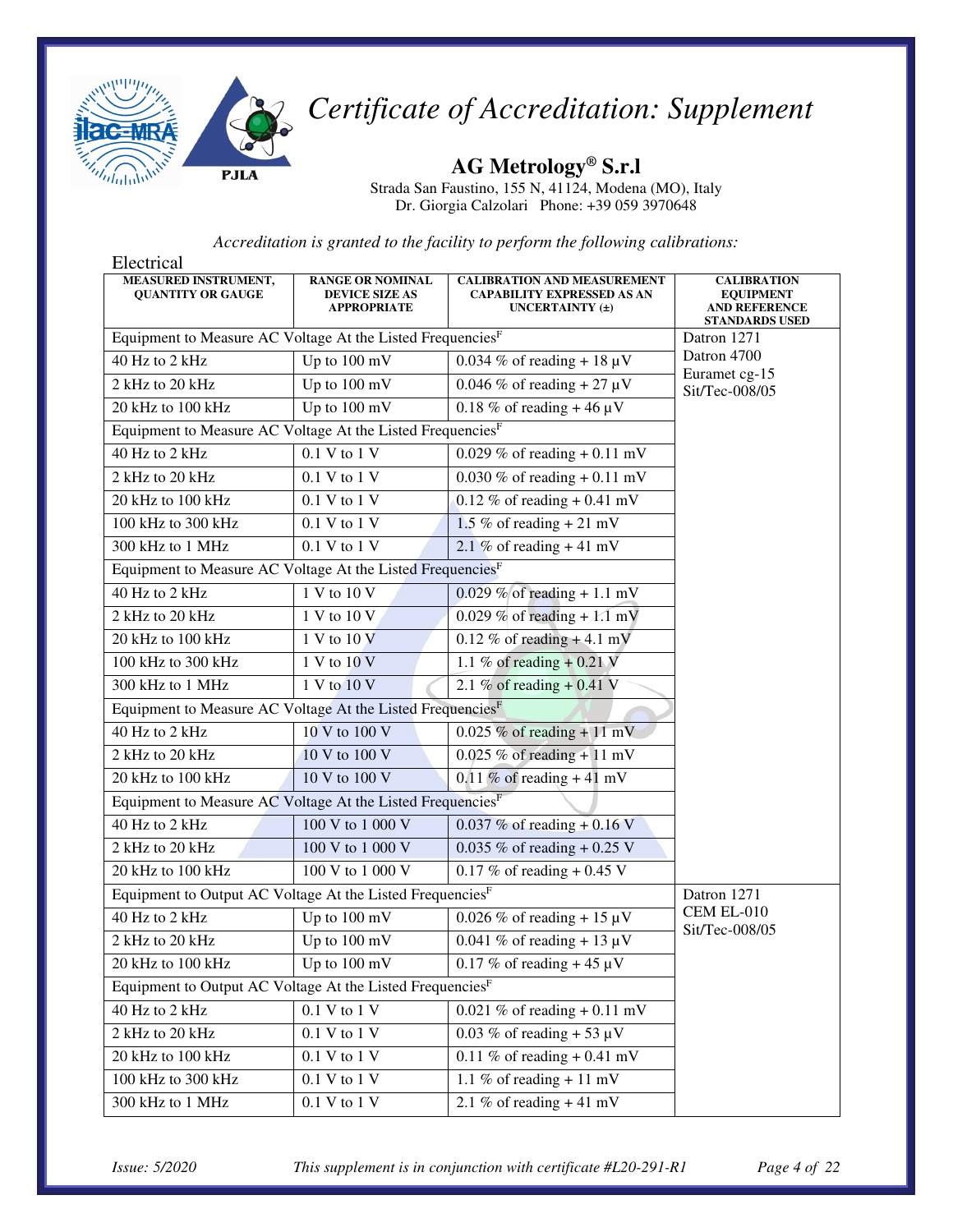

**AG Metrology® S.r.l** 

Strada San Faustino, 155 N, 41124, Modena (MO), Italy Dr. Giorgia Calzolari Phone: +39 059 3970648

| Electrical                                                                                                               |                                                                        |                                                                                                |                                                                                                        |
|--------------------------------------------------------------------------------------------------------------------------|------------------------------------------------------------------------|------------------------------------------------------------------------------------------------|--------------------------------------------------------------------------------------------------------|
| MEASURED INSTRUMENT,<br><b>QUANTITY OR GAUGE</b>                                                                         | <b>RANGE OR NOMINAL</b><br><b>DEVICE SIZE AS</b><br><b>APPROPRIATE</b> | <b>CALIBRATION AND MEASUREMENT</b><br><b>CAPABILITY EXPRESSED AS AN</b><br>UNCERTAINTY $(\pm)$ | <b>CALIBRATION</b><br><b>EQUIPMENT</b><br><b>AND REFERENCE</b><br><b>STANDARDS USED</b>                |
| Equipment to Output AC Voltage At the Listed FrequenciesF                                                                |                                                                        |                                                                                                | Datron 1271                                                                                            |
| 40 Hz to 2 kHz                                                                                                           | 1 V to 10 V                                                            | 0.021 % of reading $+1.1$ mV                                                                   | <b>CEM EL-010</b>                                                                                      |
| 2 kHz to 20 kHz                                                                                                          | 1 V to 10 V                                                            | 0.021 % of reading $+ 0.51$ mV                                                                 | Sit/Tec-008/05                                                                                         |
| 20 kHz to 100 kHz                                                                                                        | 1 V to 10 V                                                            | 0.11 % of reading $+4.1$ mV                                                                    |                                                                                                        |
| 100 kHz to 300 kHz                                                                                                       | 1 V to 10 V                                                            | 1.1 % of reading $\overline{+$ 0.11 V                                                          |                                                                                                        |
| 300 kHz to 1 MHz                                                                                                         | 1 V to 10 V                                                            | 2.1 % of reading $+ 0.41$ V                                                                    |                                                                                                        |
| Equipment to Output AC Voltage At the Listed Frequencies <sup>F</sup>                                                    |                                                                        |                                                                                                |                                                                                                        |
| 40 Hz to 2 kHz                                                                                                           | 10 V to 100 V                                                          | $0.021\%$ of reading + 11 mV                                                                   |                                                                                                        |
| 2 kHz to 20 kHz                                                                                                          | 10 V to 100 V                                                          | 0.021 % of reading $+ 5.1$ mV                                                                  |                                                                                                        |
| 20 kHz to 100 kHz                                                                                                        | 10 V to 100 V                                                          | 0.11 % of reading $+41$ mV                                                                     |                                                                                                        |
| Equipment to Output AC Voltage At the Listed Frequencies <sup>F</sup>                                                    |                                                                        |                                                                                                |                                                                                                        |
| 40 Hz to 2 kHz                                                                                                           | 100 V to 1 000 V                                                       | 0.026 % of reading + 0.15 V                                                                    |                                                                                                        |
| 2 kHz to 20 kHz                                                                                                          | 100 V to 1 000 V                                                       | 0.031 % of reading $+$ 0.13 V                                                                  |                                                                                                        |
| 20 kHz to 100 kHz                                                                                                        | 100 V to 1 000 V                                                       | 0.17 % of reading $+$ 0.45 V                                                                   |                                                                                                        |
| Equipment to Measure AC Current At the Listed Frequencies <sup>F</sup>                                                   |                                                                        |                                                                                                | Datron 1271                                                                                            |
| 10 Hz to 5 kHz                                                                                                           | Up to $100 \mu A$                                                      | $0.069\%$ of reading + 33 nA                                                                   | Datron 4700                                                                                            |
| 10 Hz to 5 kHz                                                                                                           | $0.1$ mA to $1$ mA                                                     | 0.048 % of reading + 0.30 $\mu$ A                                                              | Euramet cg-15<br>Sit/Tec-008/05                                                                        |
| 10 Hz to 5 kHz                                                                                                           | 1 mA to 10 mA                                                          | $0.048\%$ of reading + 2.7 µA                                                                  | <b>CEM EL-010</b>                                                                                      |
| 10 Hz to 5 kHz                                                                                                           | 10 mA to 100 mA                                                        | $0.048\%$ of reading + 27 µA                                                                   |                                                                                                        |
| 10 Hz to 5 kHz                                                                                                           | $0.1$ A to $1$ A                                                       | $0.17\%$ of reading + 0.84 mA                                                                  |                                                                                                        |
| Equipment to Output AC Current At the Listed Frequencies <sup>F</sup>                                                    |                                                                        |                                                                                                | Datron 1271                                                                                            |
| 10 Hz to 5 kHz                                                                                                           | Up to $100 \mu A$                                                      | $0.041\%$ of reading + 33 nA                                                                   | <b>CEM EL-010</b><br>Sit/Tec-008/05                                                                    |
| 10 Hz to 5 kHz                                                                                                           | $0.1$ mA to $1$ mA                                                     | 0.032 % of reading + 0.24 $\mu$ A                                                              |                                                                                                        |
| 10 Hz to 5 kHz                                                                                                           | 1 mA to 10 mA                                                          | 0.032 % of reading + 2.2 $\mu$ A                                                               |                                                                                                        |
| 10 Hz to 5 kHz                                                                                                           | 10 mA to 100 mA                                                        | $0.032\%$ of reading + 21 µA                                                                   |                                                                                                        |
| 10 Hz to 5 kHz                                                                                                           | 0.1 A to 1 A                                                           | $0.16\%$ of reading + 0.81 mA                                                                  |                                                                                                        |
| Temperature Calibration,<br><b>Indication and Control</b><br>Equipment used with<br>Thermocouple Type Pt/Pd <sup>F</sup> | 0 °C to 1 500 °C                                                       | 0.17 °C with $0$ °C RJ<br>0.35 °C with internal RJ                                             | <b>Electrical Simulation</b><br>of Thermocouple<br><b>Output Using Datron</b><br>4700<br>Euramet cg-11 |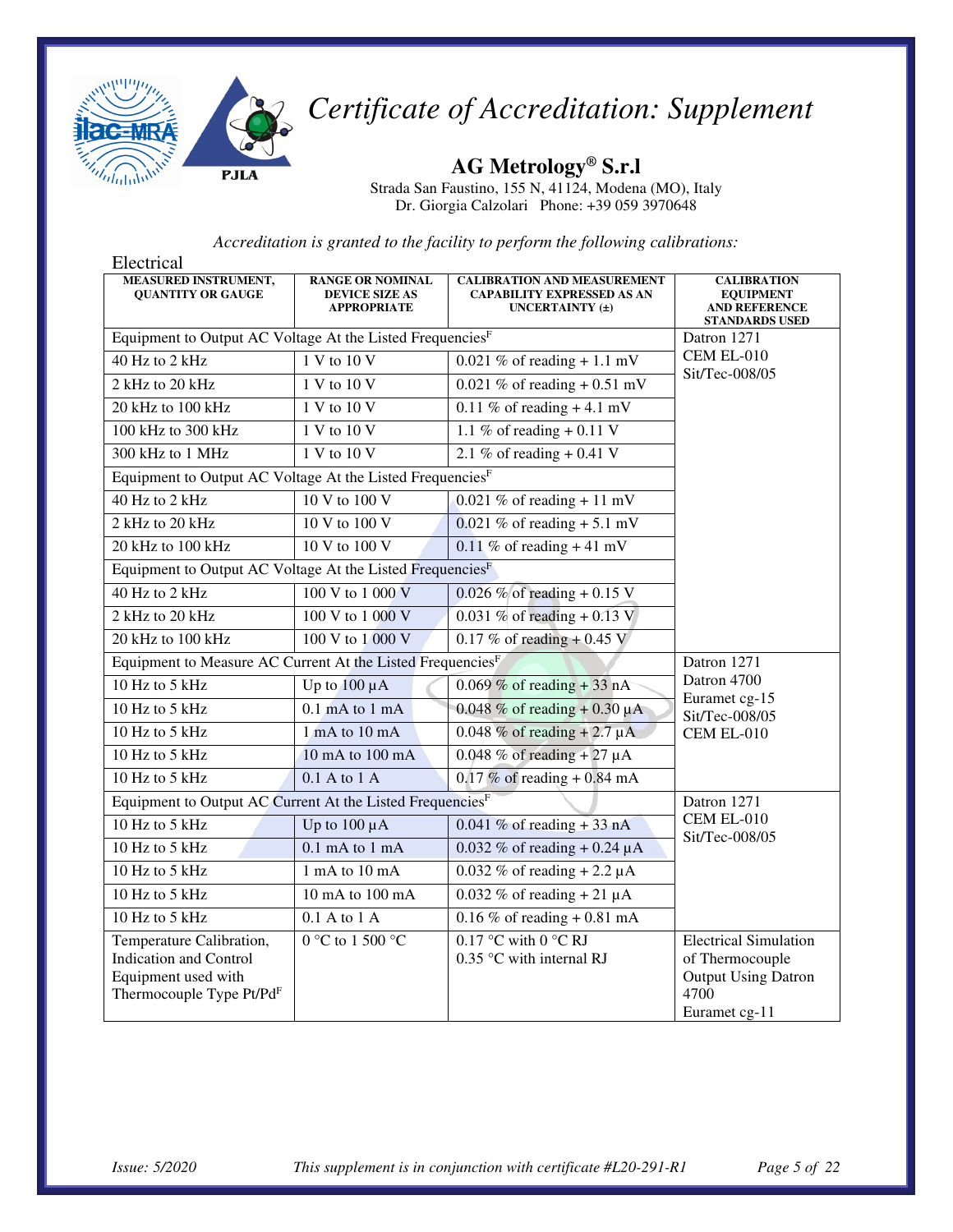

**AG Metrology® S.r.l** 

Strada San Faustino, 155 N, 41124, Modena (MO), Italy Dr. Giorgia Calzolari Phone: +39 059 3970648

| Electrical                                              |                                                                        |                                                                                                |                                                                                         |
|---------------------------------------------------------|------------------------------------------------------------------------|------------------------------------------------------------------------------------------------|-----------------------------------------------------------------------------------------|
| <b>MEASURED INSTRUMENT,</b><br><b>QUANTITY OR GAUGE</b> | <b>RANGE OR NOMINAL</b><br><b>DEVICE SIZE AS</b><br><b>APPROPRIATE</b> | <b>CALIBRATION AND MEASUREMENT</b><br><b>CAPABILITY EXPRESSED AS AN</b><br>UNCERTAINTY $(\pm)$ | <b>CALIBRATION</b><br><b>EQUIPMENT</b><br><b>AND REFERENCE</b><br><b>STANDARDS USED</b> |
| Temperature Calibration,                                | $0 °C$ to $1 000 °C$                                                   | $0.15$ °C with 0° C RJ                                                                         | <b>Electrical Simulation</b>                                                            |
| <b>Indication and Control</b>                           |                                                                        | 0.35 °C with internal RJ                                                                       | of Thermocouple                                                                         |
| Equipment used with                                     |                                                                        |                                                                                                | <b>Output Using Datron</b>                                                              |
| Thermocouple Type Au/PtF                                |                                                                        |                                                                                                | 4700                                                                                    |
| Temperature Calibration,                                | -50 °C to 1 768 °C                                                     | $0.21$ °C with 0° C RJ                                                                         | Euramet cg-11                                                                           |
| Indication and Control                                  |                                                                        | 0.44 °C with internal RJ                                                                       |                                                                                         |
| Equipment used with                                     |                                                                        |                                                                                                |                                                                                         |
| Thermocouple Type R <sup>F</sup>                        |                                                                        |                                                                                                |                                                                                         |
| Temperature Calibration,                                | -50 °C to 1 768 °C                                                     | $0.20$ °C with $0$ °C RJ                                                                       |                                                                                         |
| <b>Indication and Control</b>                           |                                                                        | $0.44$ °C with internal RJ                                                                     |                                                                                         |
| Equipment used with                                     |                                                                        |                                                                                                |                                                                                         |
| Thermocouple Type S <sup>F</sup>                        |                                                                        |                                                                                                |                                                                                         |
| Temperature Calibration,                                | 420 °C to 1 820 °C                                                     | 0.20 °C with $0^{\circ}$ C RJ                                                                  |                                                                                         |
| <b>Indication and Control</b>                           |                                                                        | $0.42$ °C with internal RJ                                                                     |                                                                                         |
| Equipment used with                                     |                                                                        |                                                                                                |                                                                                         |
| Thermocouple Type B <sup>F</sup>                        |                                                                        |                                                                                                |                                                                                         |
| Temperature Calibration,                                | -200 °C to 1 200 °C                                                    | $0.04$ °C with 0° C RJ                                                                         |                                                                                         |
| <b>Indication and Control</b>                           |                                                                        | 0.19 °C with internal RJ                                                                       |                                                                                         |
| Equipment used with                                     |                                                                        |                                                                                                |                                                                                         |
| Thermocouple Type J <sup>F</sup>                        |                                                                        |                                                                                                |                                                                                         |
| Temperature Calibration,                                | -200 °C to 400 °C                                                      | $0.055$ °C with 0° C RJ                                                                        |                                                                                         |
| <b>Indication and Control</b>                           |                                                                        | $0.20$ °C with internal RJ                                                                     |                                                                                         |
| Equipment used with                                     |                                                                        |                                                                                                |                                                                                         |
| Thermocouple Type TF                                    |                                                                        |                                                                                                |                                                                                         |
| Temperature Calibration,                                | -200 °C to 1 000 °C                                                    | $0.035$ °C with $0^\circ$ C RJ                                                                 |                                                                                         |
| <b>Indication and Control</b>                           |                                                                        | 0.19 °C with internal RJ                                                                       |                                                                                         |
| Equipment used with                                     |                                                                        |                                                                                                |                                                                                         |
| Thermocouple Type E <sup>F</sup>                        |                                                                        |                                                                                                |                                                                                         |
| Temperature Calibration,                                | -200 °C to 1 300 °C                                                    | $0.057$ °C with 0° C RJ                                                                        |                                                                                         |
| <b>Indication and Control</b>                           |                                                                        | 0.20 °C with internal RJ                                                                       |                                                                                         |
| Equipment used with                                     |                                                                        |                                                                                                |                                                                                         |
| Thermocouple Type K <sup>F</sup>                        |                                                                        |                                                                                                |                                                                                         |
| Temperature Calibration,                                | -200 °C to 1 300 °C                                                    | $0.087$ °C with 0° C RJ                                                                        |                                                                                         |
| <b>Indication and Control</b>                           |                                                                        | 0.21 °C with internal RJ                                                                       |                                                                                         |
| Equipment used with                                     |                                                                        |                                                                                                |                                                                                         |
| Thermocouple Type N <sup>F</sup>                        |                                                                        |                                                                                                |                                                                                         |
| Temperature Calibration,                                | 0 °C to 2 310 °C                                                       | $0.11$ °C with 0° C RJ                                                                         |                                                                                         |
| <b>Indication and Control</b>                           |                                                                        | 0.21 °C with internal RJ                                                                       |                                                                                         |
| Equipment used with                                     |                                                                        |                                                                                                |                                                                                         |
| Thermocouple Type CF                                    |                                                                        |                                                                                                |                                                                                         |
| Temperature Calibration,                                | 0 °C to 2 500 °C                                                       | 0.13 °C with $0^{\circ}$ C RJ                                                                  |                                                                                         |
| <b>Indication and Control</b>                           |                                                                        | 0.20 °C with internal RJ                                                                       |                                                                                         |
| Equipment used with                                     |                                                                        |                                                                                                |                                                                                         |
| Thermocouple Type $AF$                                  |                                                                        |                                                                                                |                                                                                         |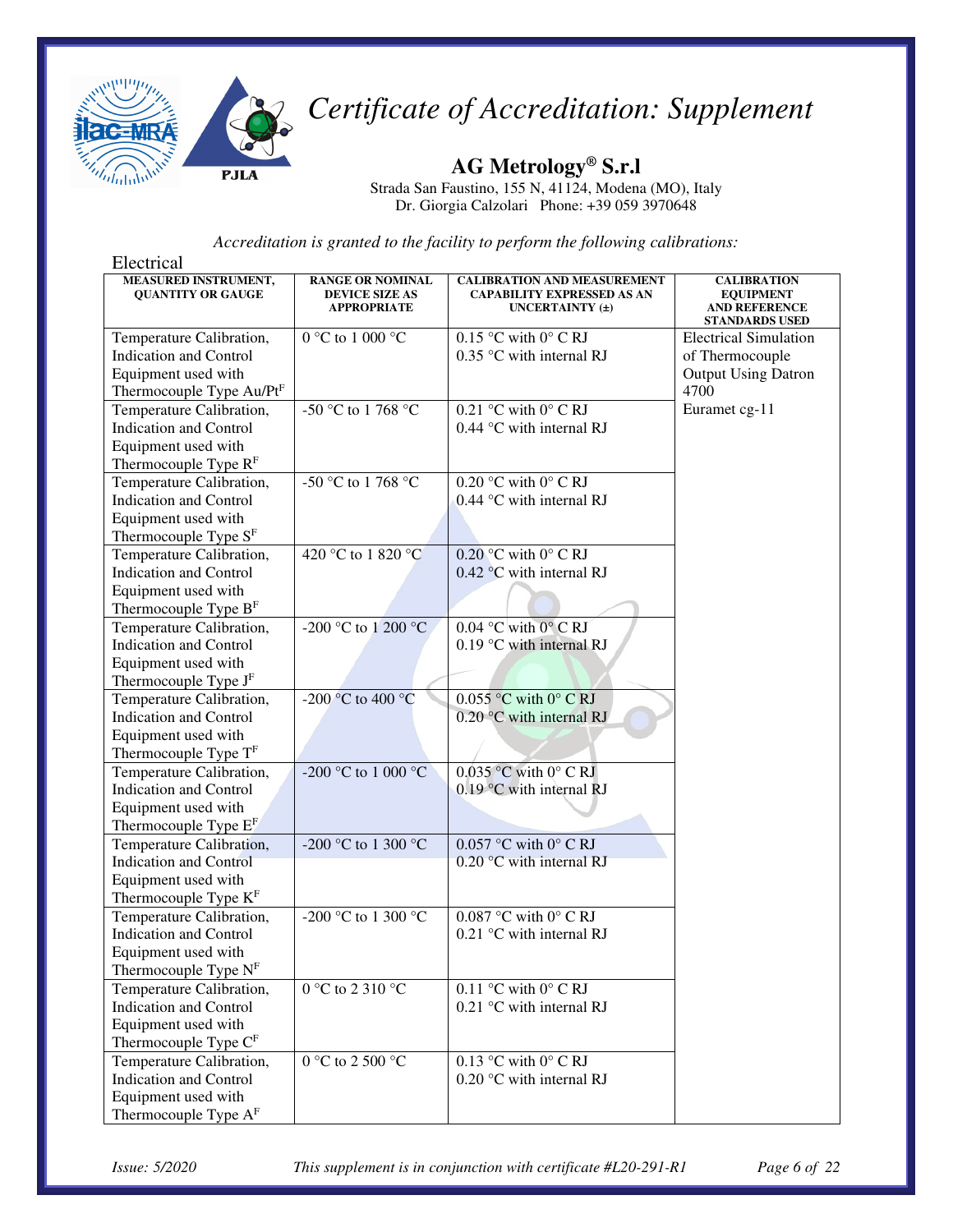

**AG Metrology® S.r.l** 

Strada San Faustino, 155 N, 41124, Modena (MO), Italy Dr. Giorgia Calzolari Phone: +39 059 3970648

| Electrical                                                                                        |                                                                        |                                                                                            |                                                                                                                              |
|---------------------------------------------------------------------------------------------------|------------------------------------------------------------------------|--------------------------------------------------------------------------------------------|------------------------------------------------------------------------------------------------------------------------------|
| <b>MEASURED INSTRUMENT,</b><br><b>QUANTITY OR GAUGE</b>                                           | <b>RANGE OR NOMINAL</b><br><b>DEVICE SIZE AS</b><br><b>APPROPRIATE</b> | <b>CALIBRATION AND MEASUREMENT</b><br><b>CAPABILITY EXPRESSED AS AN</b><br>UNCERTAINTY (±) | <b>CALIBRATION</b><br><b>EQUIPMENT</b><br><b>AND REFERENCE</b><br><b>STANDARDS USED</b>                                      |
| Temperature simulation                                                                            | 0 °C to 1 500 °C                                                       | 0.068 °C with 0 °C RJ                                                                      | Electrical measure of                                                                                                        |
| use with Thermocouple<br>Type PtPdF                                                               |                                                                        | 0.32 °C with internal RJ                                                                   | Thermocouple input<br>Using Datron 1271                                                                                      |
| <b>Temperature Simulation</b><br>use with Thermocouple<br>Type AuPt <sup>F</sup>                  | $0 °C$ to $1 000 °C$                                                   | $0.059$ °C with 0° C RJ<br>0.32 °C with internal RJ                                        | Euramet cg-11                                                                                                                |
| <b>Temperature Simulation</b><br>use with Thermocouple<br>Type $RF$                               | -50 °C to 1 768 °C                                                     | 0.088 °C with $0^{\circ}$ C RJ<br>0.40 °C with internal RJ                                 |                                                                                                                              |
| Temperature Simulation<br>use with Thermocouple<br>Type $SF$                                      | -50 °C to 1 768 °C                                                     | 0.084 °C with $0^{\circ}$ C RJ<br>$0.40$ °C with internal RJ                               |                                                                                                                              |
| <b>Temperature Simulation</b><br>use with Thermocouple<br>Type $BF$                               | 420 °C to 1 820 °C                                                     | $0.084$ °C with $0^{\circ}$ C RJ<br>0.38 °C with internal RJ                               |                                                                                                                              |
| <b>Temperature Simulation</b><br>use with Thermocouple<br>Type JF                                 | -200 °C to 1 200 °C                                                    | $0.018$ °C with $0^\circ$ C RJ<br>0.19 °C with internal RJ                                 |                                                                                                                              |
| <b>Temperature Simulation</b><br>use with Thermocouple<br>Type $TF$                               | -200 °C to 400 °C                                                      | $0.024$ °C with 0° C RJ<br>$0.19$ °C with internal RJ                                      |                                                                                                                              |
| Temperature Simulation<br>use with Thermocouple<br>Type $EF$                                      | -200 °C to 1 000 °C                                                    | $0.016$ °C with $0$ °C RJ<br>$0.19$ °C with internal RJ                                    |                                                                                                                              |
| <b>Temperature Simulation</b><br>use with Thermocouple<br>Type $K^F$                              | -200 °C to 1 300 °C                                                    | $0.025$ °C with 0° C RJ<br>$0.19$ °C with internal RJ                                      |                                                                                                                              |
| Temperature Simulation<br>use with Thermocouple<br>Type $NF$                                      | -200 °C to 1 300 °C                                                    | $0.037$ °C with $0^\circ$ C RJ<br>$0.19$ °C with internal RJ                               |                                                                                                                              |
| Temperature Simulation<br>use with Thermocouple<br>Type $CF$                                      | $0^{\circ}$ C to 2 310 $^{\circ}$ C                                    | 0.046 °C with $0^{\circ}$ C RJ<br>$0.19$ °C with internal RJ                               |                                                                                                                              |
| <b>Temperature Simulation</b><br>use with Thermocouple<br>Type $A^F$                              | 0 °C to 2 500 °C                                                       | $0.054$ °C with 0° C RJ<br>0.20 °C with internal RJ                                        |                                                                                                                              |
| Temperature Calibration,<br><b>Indication and Control</b><br>Equipment used with RTD <sup>F</sup> | -200 °C to 850 °C                                                      | $0.055$ °C                                                                                 | <b>Electrical Simulation</b><br>of Resistance<br>thermometer Output<br><b>Using General Radio</b><br>1433-F<br>Euramet cg-11 |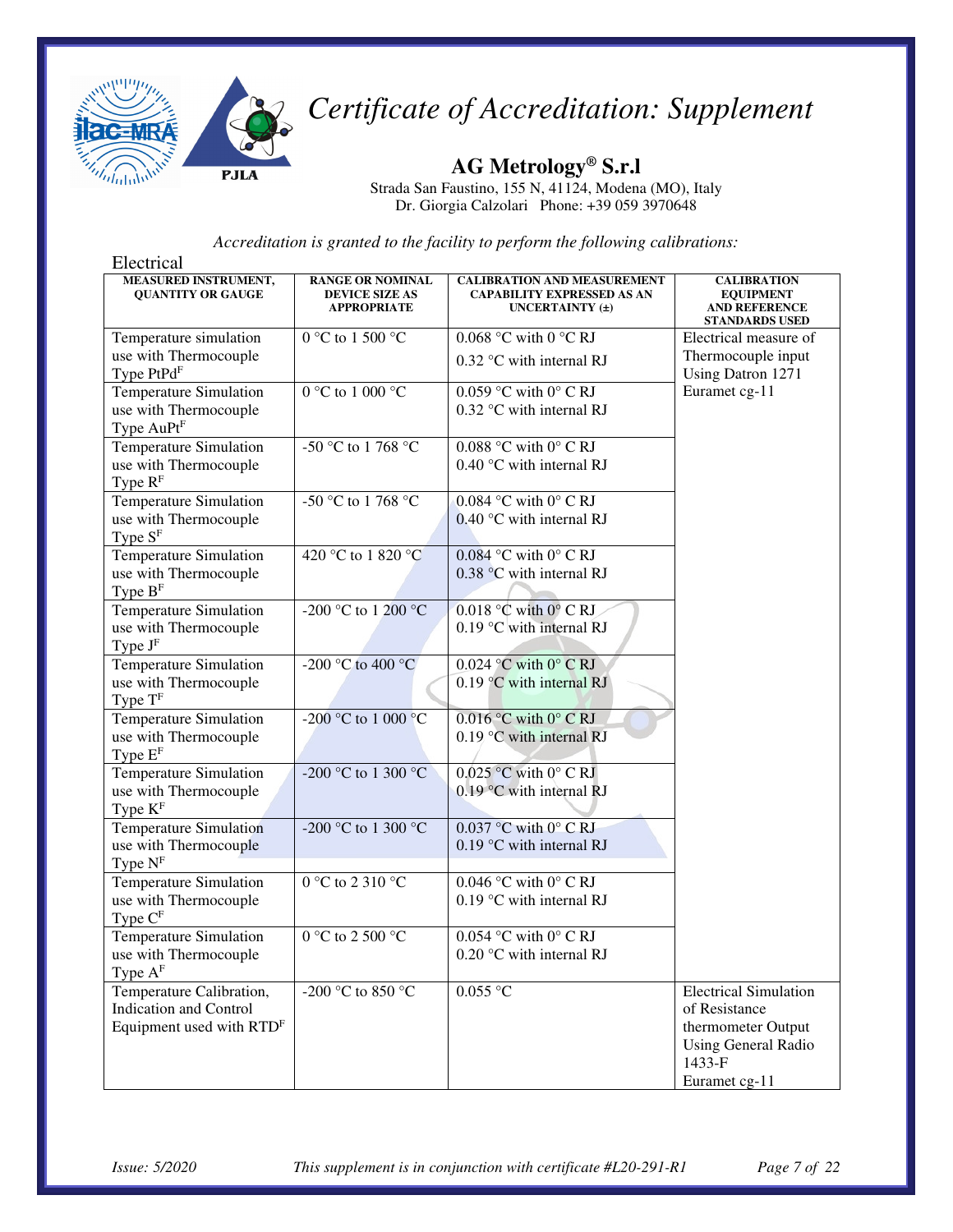

**AG Metrology® S.r.l** 

Strada San Faustino, 155 N, 41124, Modena (MO), Italy Dr. Giorgia Calzolari Phone: +39 059 3970648

| Electrical                                       |                                                                        |                                                                                                |                                                                                         |
|--------------------------------------------------|------------------------------------------------------------------------|------------------------------------------------------------------------------------------------|-----------------------------------------------------------------------------------------|
| MEASURED INSTRUMENT,<br><b>QUANTITY OR GAUGE</b> | <b>RANGE OR NOMINAL</b><br><b>DEVICE SIZE AS</b><br><b>APPROPRIATE</b> | <b>CALIBRATION AND MEASUREMENT</b><br><b>CAPABILITY EXPRESSED AS AN</b><br>UNCERTAINTY $(\pm)$ | <b>CALIBRATION</b><br><b>EQUIPMENT</b><br><b>AND REFERENCE</b><br><b>STANDARDS USED</b> |
| Temperature Simulation                           | -200 °C to 850 °C                                                      | $0.023$ °C                                                                                     | Electrical measure of                                                                   |
| use with Resistance                              |                                                                        |                                                                                                | Resistance                                                                              |
| thermometer <sup>F</sup>                         |                                                                        |                                                                                                | thermometer input                                                                       |
|                                                  |                                                                        |                                                                                                | Using Datron 1271                                                                       |
|                                                  |                                                                        |                                                                                                | Euramet cg-11                                                                           |
| Temperature Calibration,                         | 0 °C to 1 500 °C                                                       | $0.44$ °C with 0 °C RJ                                                                         | <b>Electrical Simulation</b>                                                            |
| <b>Indication and Control</b>                    |                                                                        | 0.54°C with internal RJ                                                                        | of Thermocouple                                                                         |
| Equipment used with                              |                                                                        |                                                                                                | <b>Output Using MicroCal</b>                                                            |
| Thermocouple Type Pt/Pd <sup>O</sup>             |                                                                        |                                                                                                | 20 DPC                                                                                  |
| Temperature Calibration,                         | 0 °C to 1 000 °C                                                       | $0.38$ °C with 0 °C RJ                                                                         | Euramet cg-11                                                                           |
| <b>Indication and Control</b>                    |                                                                        | $0.49^{\circ}$ C with internal RJ                                                              |                                                                                         |
| Equipment used with                              |                                                                        |                                                                                                |                                                                                         |
| Thermocouple Type                                |                                                                        |                                                                                                |                                                                                         |
| $Au/Pt^{O}$                                      |                                                                        |                                                                                                |                                                                                         |
| Temperature Calibration,                         | -50 °C to 1 768 °C                                                     | $0.56^{\circ}$ C with $0^{\circ}$ C RJ                                                         |                                                                                         |
| <b>Indication and Control</b>                    |                                                                        | 0.68°C with internal RJ                                                                        |                                                                                         |
| Equipment used with                              |                                                                        |                                                                                                |                                                                                         |
| Thermocouple Type R <sup>O</sup>                 |                                                                        |                                                                                                |                                                                                         |
| Temperature Calibration,                         | -50 °C to 1 768 °C                                                     | $0.54$ °C with 0 °C RJ                                                                         |                                                                                         |
| <b>Indication and Control</b>                    |                                                                        | $0.66^{\circ}$ C with internal RJ                                                              |                                                                                         |
| Equipment used with                              |                                                                        |                                                                                                |                                                                                         |
| Thermocouple Type S <sup>O</sup>                 |                                                                        |                                                                                                |                                                                                         |
| Temperature Calibration,                         | 420 °C to 1 820 °C                                                     | $0.54$ °C with $0$ °C RJ                                                                       |                                                                                         |
| <b>Indication and Control</b>                    |                                                                        | $0.65^{\circ}$ C with internal RJ                                                              |                                                                                         |
| Equipment used with                              |                                                                        |                                                                                                |                                                                                         |
| Thermocouple Type B <sup>O</sup>                 |                                                                        |                                                                                                |                                                                                         |
| Temperature Calibration,                         | -200 °C to 1 200 °C                                                    | $0.15^{\circ}$ C with $0^{\circ}$ C RJ                                                         |                                                                                         |
| Indication and Control                           |                                                                        | 0.24°C with internal RJ                                                                        |                                                                                         |
| Equipment used with                              |                                                                        |                                                                                                |                                                                                         |
| Thermocouple Type J <sup>O</sup>                 |                                                                        |                                                                                                |                                                                                         |
| Temperature Calibration,                         | -200 °C to 400 °C                                                      | $0.16^{\circ}$ C with $0^{\circ}$ C RJ                                                         |                                                                                         |
| Indication and Control                           |                                                                        | 0.24°C with internal RJ                                                                        |                                                                                         |
| Equipment used with                              |                                                                        |                                                                                                |                                                                                         |
| Thermocouple Type T <sup>O</sup>                 |                                                                        |                                                                                                |                                                                                         |
| Temperature Calibration,                         | -200 °C to 1 000 °C                                                    | $0.13^{\circ}$ C with $0^{\circ}$ C RJ                                                         |                                                                                         |
| Indication and Control                           |                                                                        | 0.22°C with internal RJ                                                                        |                                                                                         |
| Equipment used with                              |                                                                        |                                                                                                |                                                                                         |
| Thermocouple Type E <sup>O</sup>                 |                                                                        |                                                                                                |                                                                                         |
| Temperature Calibration,                         | -200 °C to 1 $\overline{300 \text{ }^{\circ}C}$                        | $\overline{0.19}$ °C with 0 °C RJ                                                              |                                                                                         |
| <b>Indication and Control</b>                    |                                                                        | 0.27°C with internal RJ                                                                        |                                                                                         |
| Equipment used with                              |                                                                        |                                                                                                |                                                                                         |
| Thermocouple Type K <sup>O</sup>                 |                                                                        |                                                                                                |                                                                                         |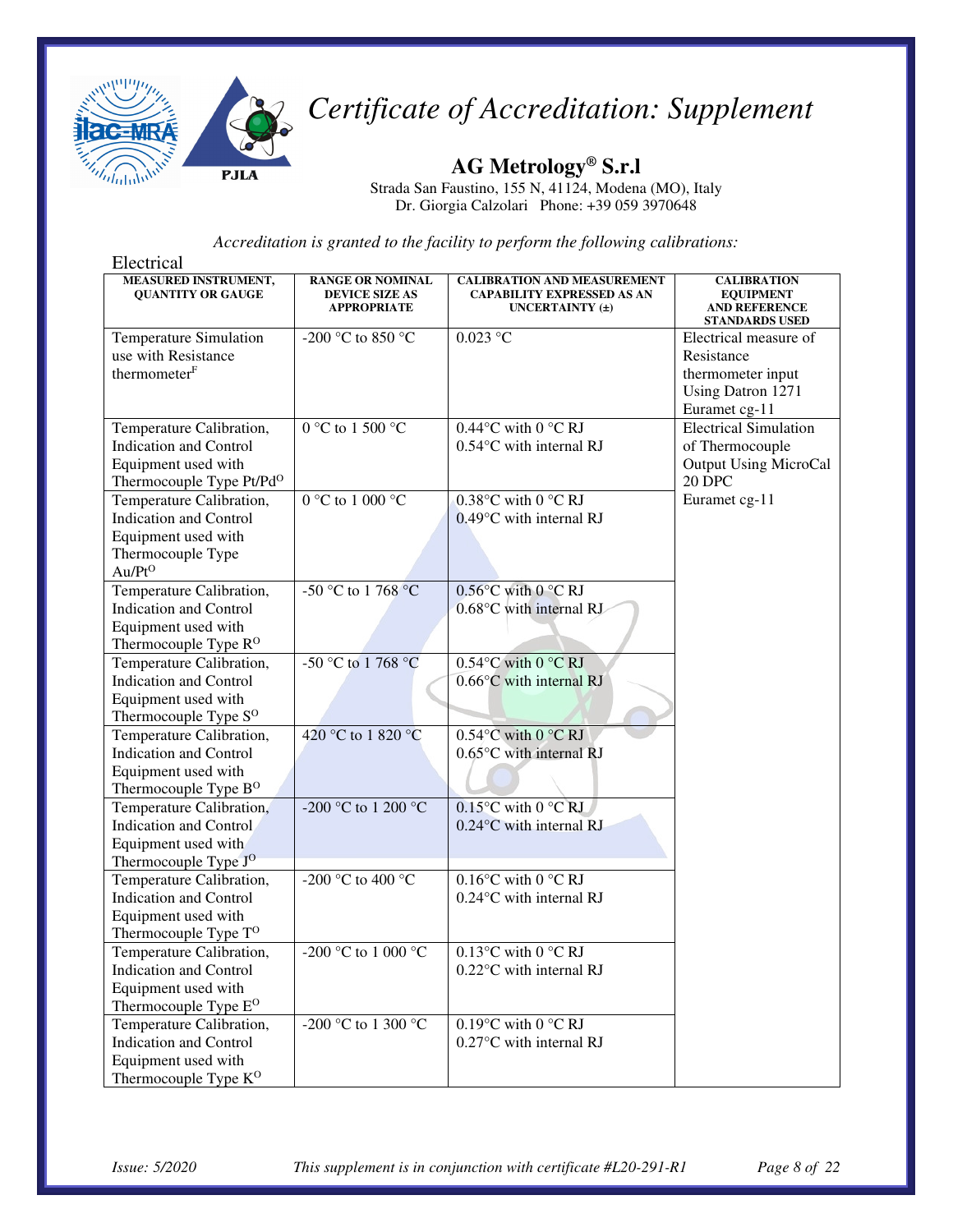

**AG Metrology® S.r.l** 

Strada San Faustino, 155 N, 41124, Modena (MO), Italy Dr. Giorgia Calzolari Phone: +39 059 3970648

| Electrical                                              |                                                                        |                                                                                                |                                                                                         |
|---------------------------------------------------------|------------------------------------------------------------------------|------------------------------------------------------------------------------------------------|-----------------------------------------------------------------------------------------|
| <b>MEASURED INSTRUMENT,</b><br><b>QUANTITY OR GAUGE</b> | <b>RANGE OR NOMINAL</b><br><b>DEVICE SIZE AS</b><br><b>APPROPRIATE</b> | <b>CALIBRATION AND MEASUREMENT</b><br><b>CAPABILITY EXPRESSED AS AN</b><br>UNCERTAINTY $(\pm)$ | <b>CALIBRATION</b><br><b>EQUIPMENT</b><br><b>AND REFERENCE</b><br><b>STANDARDS USED</b> |
| Temperature Calibration,                                | -200 °C to 1 300 °C                                                    | $0.24$ °C with 0 °C RJ                                                                         | <b>Electrical Simulation</b>                                                            |
| <b>Indication and Control</b>                           |                                                                        | 0.30°C with internal RJ                                                                        | of Thermocouple                                                                         |
| Equipment used with                                     |                                                                        |                                                                                                | <b>Output Using MicroCal</b>                                                            |
| Thermocouple Type N <sup>O</sup>                        |                                                                        |                                                                                                | 20 DPC                                                                                  |
| Temperature Calibration,                                | 0 °C to 2 310 °C                                                       | $0.53$ °C with 0 °C RJ                                                                         | Euramet cg-11                                                                           |
| <b>Indication and Control</b>                           |                                                                        | 0.56°C with internal RJ                                                                        |                                                                                         |
| Equipment used with                                     |                                                                        |                                                                                                |                                                                                         |
| Thermocouple Type C <sup>O</sup>                        |                                                                        |                                                                                                |                                                                                         |
| Temperature Calibration,                                | $0^{\circ}$ C to 2 500 $^{\circ}$ C                                    | $0.59^{\circ}$ C with $0^{\circ}$ C RJ                                                         |                                                                                         |
| <b>Indication and Control</b>                           |                                                                        | $0.62$ °C with internal RJ                                                                     |                                                                                         |
| Equipment used with                                     |                                                                        |                                                                                                |                                                                                         |
| Thermocouple Type A <sup>O</sup>                        |                                                                        |                                                                                                |                                                                                         |
| Temperature Calibration,                                | -200 °C to 850 °C                                                      | 0.17 °C                                                                                        | <b>Electrical Simulation</b>                                                            |
| <b>Indication and Control</b>                           |                                                                        |                                                                                                | of Resistance                                                                           |
| Equipment used with                                     |                                                                        |                                                                                                | thermometer Output                                                                      |
| RTD <sup>0</sup>                                        |                                                                        |                                                                                                | Using MicroCal 20                                                                       |
|                                                         |                                                                        |                                                                                                | <b>DPC</b>                                                                              |
|                                                         |                                                                        |                                                                                                | Euramet cg-11                                                                           |
| Temperature simulation                                  | $0 °C$ to $1 500 °C$                                                   | $0.82$ °C with $0$ °C RJ                                                                       | Electrical measure of                                                                   |
| use with Thermocouple                                   |                                                                        | 0.88 °C with internal RJ                                                                       | Thermocouple input                                                                      |
| Type PtPd <sup>O</sup>                                  |                                                                        |                                                                                                | Using Agilent 34970A                                                                    |
| Temperature Simulation                                  | 0 °C to 1 000 °C                                                       | $0.72$ °C with 0° C RJ                                                                         | Euramet cg-11                                                                           |
| use with Thermocouple                                   |                                                                        | 0.78 °C with internal RJ                                                                       |                                                                                         |
| Type AuPt <sup>O</sup>                                  |                                                                        |                                                                                                |                                                                                         |
| <b>Temperature Simulation</b>                           | -50 °C to 1 768 °C                                                     | 1.1 °C with $0^{\circ}$ C RJ                                                                   |                                                                                         |
| use with Thermocouple                                   |                                                                        | 1.2 °C with internal RJ                                                                        |                                                                                         |
| Type $R^O$                                              |                                                                        |                                                                                                |                                                                                         |
| <b>Temperature Simulation</b>                           | -50 °C to 1 768 °C                                                     | 1.1 °C with $0^{\circ}$ C RJ                                                                   |                                                                                         |
| use with Thermocouple                                   |                                                                        | 1.1 $\degree$ C with internal RJ                                                               |                                                                                         |
| Type $S^O$                                              |                                                                        |                                                                                                |                                                                                         |
| <b>Temperature Simulation</b>                           | 420 °C to 1 820 °C                                                     | $\overline{1.1}$ °C with 0° C RJ                                                               |                                                                                         |
| use with Thermocouple                                   |                                                                        | 1.1 °C with internal RJ                                                                        |                                                                                         |
| Type $B^O$                                              |                                                                        |                                                                                                |                                                                                         |
| Temperature Simulation                                  | -200 °C to 1 200 °C                                                    | 0.20 °C with $0^{\circ}$ C RJ                                                                  |                                                                                         |
| use with Thermocouple                                   |                                                                        | $0.27$ °C with internal RJ                                                                     |                                                                                         |
| Type J <sup>O</sup>                                     |                                                                        |                                                                                                |                                                                                         |
| <b>Temperature Simulation</b>                           | -200 °C to 400 °C                                                      | $0.28$ °C with $0^{\circ}$ C RJ                                                                |                                                                                         |
| use with Thermocouple                                   |                                                                        | 0.34 °C with internal RJ                                                                       |                                                                                         |
| Type $T^O$                                              |                                                                        |                                                                                                |                                                                                         |
| Temperature Simulation                                  | -200 °C to 1 000 °C                                                    | 0.18 °C with $0^{\circ}$ C RJ                                                                  |                                                                                         |
| use with Thermocouple                                   |                                                                        | 0.26 °C with internal RJ                                                                       |                                                                                         |
| Type E <sup>O</sup>                                     |                                                                        |                                                                                                |                                                                                         |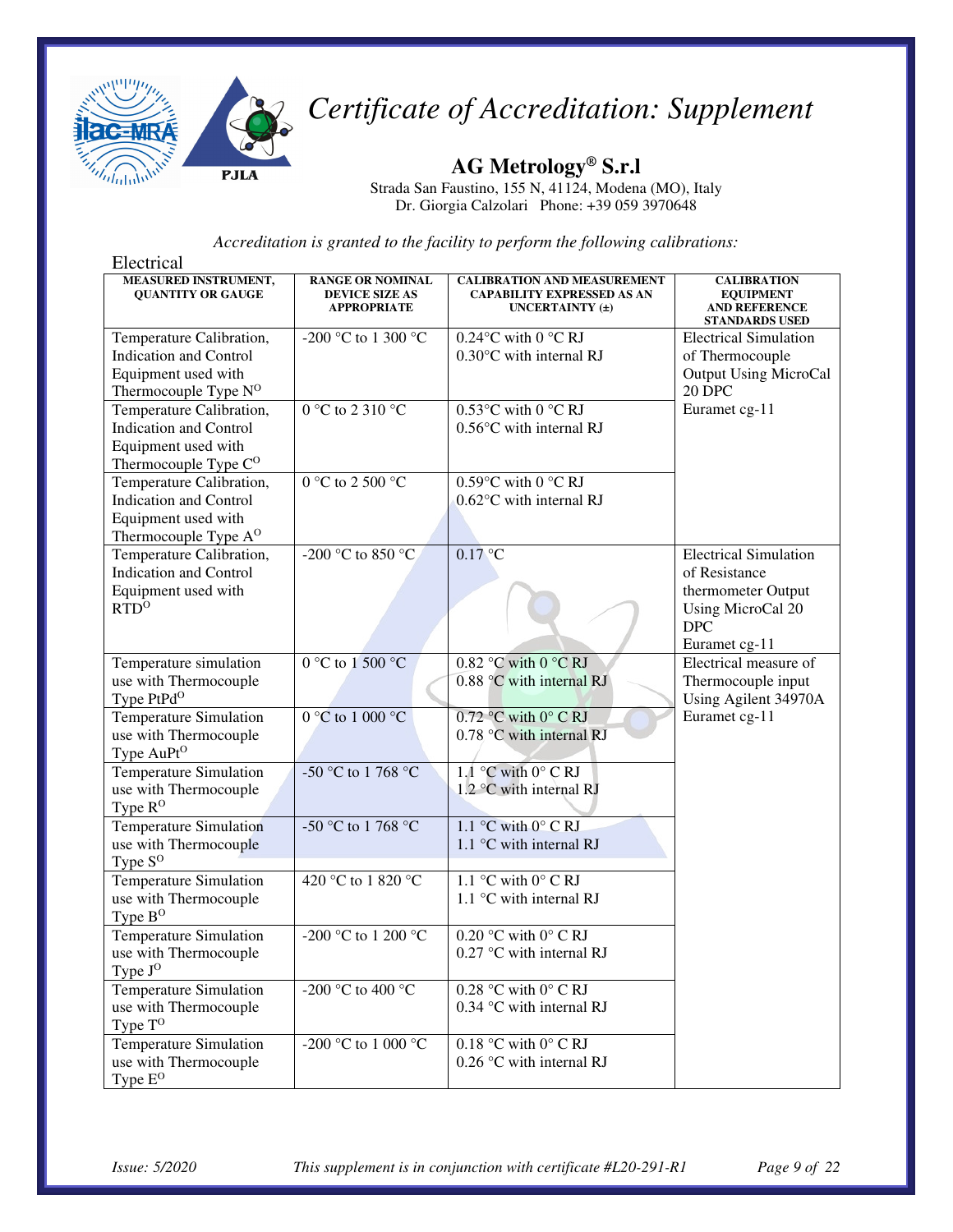

**AG Metrology® S.r.l** 

Strada San Faustino, 155 N, 41124, Modena (MO), Italy Dr. Giorgia Calzolari Phone: +39 059 3970648

| Electrical                                                                    |                                                                        |                                                                                            |                                                                                                   |
|-------------------------------------------------------------------------------|------------------------------------------------------------------------|--------------------------------------------------------------------------------------------|---------------------------------------------------------------------------------------------------|
| <b>MEASURED INSTRUMENT,</b><br><b>OUANTITY OR GAUGE</b>                       | <b>RANGE OR NOMINAL</b><br><b>DEVICE SIZE AS</b><br><b>APPROPRIATE</b> | <b>CALIBRATION AND MEASUREMENT</b><br><b>CAPABILITY EXPRESSED AS AN</b><br>UNCERTAINTY (±) | <b>CALIBRATION</b><br><b>EQUIPMENT</b><br><b>AND REFERENCE</b><br><b>STANDARDS USED</b>           |
| <b>Temperature Simulation</b><br>use with Thermocouple<br>Type K <sup>O</sup> | -200 °C to 1300 °C                                                     | 0.29 °C with $0^{\circ}$ C RJ<br>$0.34$ °C with internal RJ                                | Electrical measure of<br>Thermocouple input<br>Using Agilent 34970A                               |
| <b>Temperature Simulation</b><br>use with Thermocouple<br>Type $N^O$          | $-200$ °C to 1300 °C                                                   | $0.44$ °C with $0^\circ$ C RJ<br>$0.48$ °C with internal RJ                                | Euramet cg-11                                                                                     |
| Temperature Simulation<br>use with Thermocouple<br>Type $C^O$                 | 0 °C to 2310 °C                                                        | $0.51$ °C with $0^\circ$ C RJ<br>$0.54$ °C with internal RJ                                |                                                                                                   |
| Temperature Simulation<br>use with Thermocouple<br>Type $A^O$                 | $0^{\circ}$ C to 2500 $^{\circ}$ C                                     | $0.60$ °C with $0^\circ$ C RJ<br>$0.63$ °C with internal RJ                                |                                                                                                   |
| Temperature Simulation<br>use with Resistance<br>Thermometer <sup>O</sup>     | -200 $^{\circ}$ C to 850 $^{\circ}$ C                                  | $0.17$ °C                                                                                  | Electrical measure of<br>Resistance<br>thermometer input<br>Using Agilent 34970A<br>Euramet cg-11 |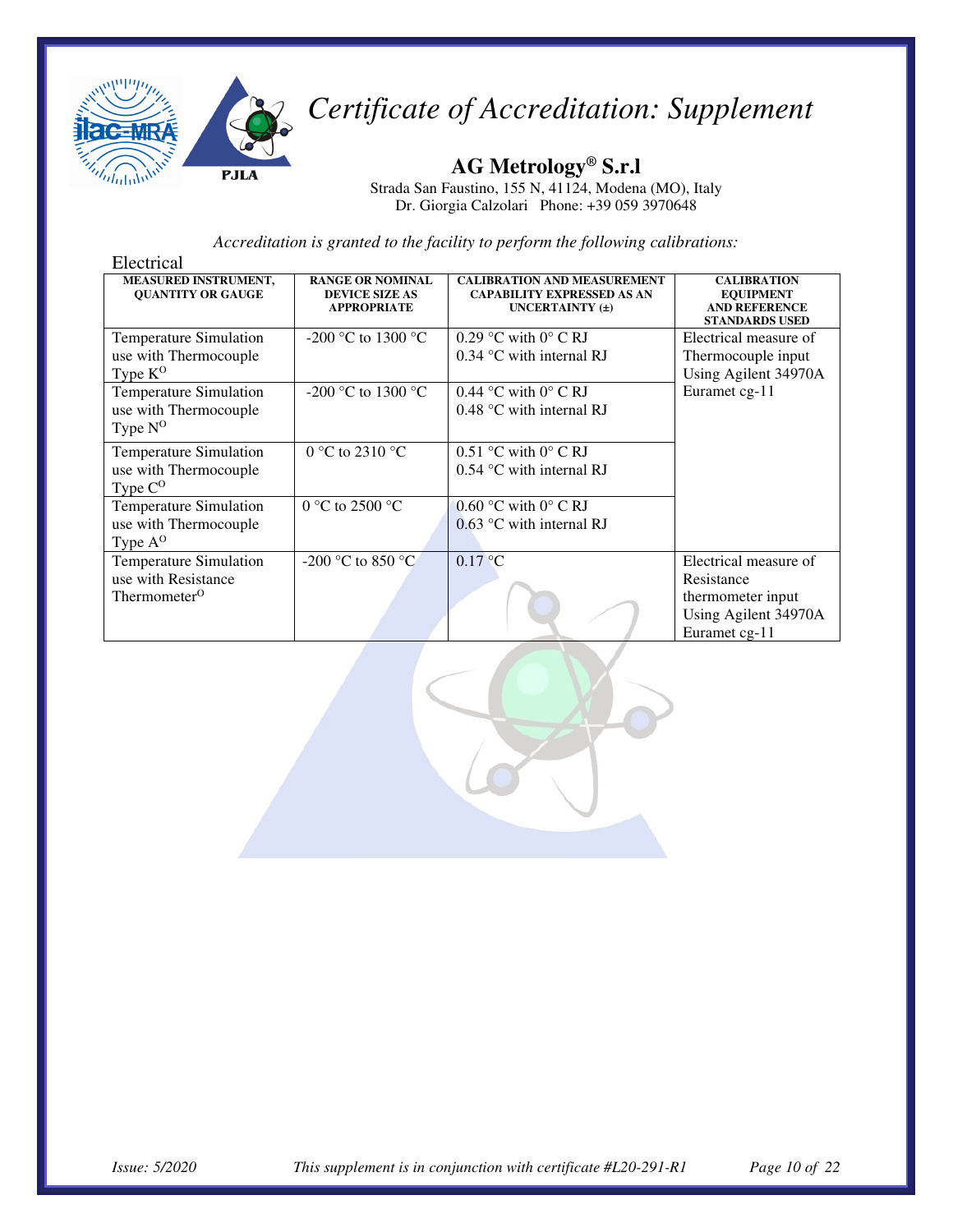

**AG Metrology S.r.l** 

Strada San Faustino, 155 N, 41124, Modena (MO), Italy Dr. Giorgia Calzolari Phone: +39 059 3970648

| Mechanical                                                                                              |                                                                        |                                                                                                          |                                                                                         |
|---------------------------------------------------------------------------------------------------------|------------------------------------------------------------------------|----------------------------------------------------------------------------------------------------------|-----------------------------------------------------------------------------------------|
| MEASURED INSTRUMENT,<br><b>QUANTITY OR GAUGE</b>                                                        | <b>RANGE OR NOMINAL</b><br><b>DEVICE SIZE AS</b><br><b>APPROPRIATE</b> | <b>CALIBRATION AND</b><br><b>MEASUREMENT CAPABILITY</b><br><b>EXPRESSED AS AN UNCERTAINTY</b><br>$(\pm)$ | <b>CALIBRATION</b><br><b>EQUIPMENT</b><br><b>AND REFERENCE</b><br><b>STANDARDS USED</b> |
| <b>Absolute Pneumatic</b><br>Pressure transducers,                                                      | Up to 172 kPa                                                          | $0.0077 \%$ of reading + 1.9 Pa                                                                          | Ruska 2465<br><b>Euramet Calibration</b>                                                |
| pressure transmitters,<br>manometers <sup>F</sup>                                                       | 172 kPa to 7 MPa                                                       | $0.0059\%$ of reading + 7.0 Pa                                                                           | Guide No. 17                                                                            |
| In gas:<br>Gage Pneumatic                                                                               | Up to 172 kPa                                                          | $0.0079\%$ of reading + 1.5 Pa                                                                           |                                                                                         |
| Pressure transducers,<br>pressure transmitters,<br>manometers <sup>F</sup>                              | 172 kPa to 7 MPa                                                       | $0.0059\%$ of reading + 6.8 Pa                                                                           |                                                                                         |
| In gas:<br>Gage Pneumatic                                                                               | Up to 7 MPa                                                            | 0.011 % of reading $+3.5$ Pa                                                                             | Druck DPI 515<br><b>Euramet Calibration</b>                                             |
| Pressure transducers,<br>pressure transmitters,<br>manometers <sup>F</sup>                              | 7 MPa to 21 MPa                                                        | $0.012\%$ of reading + 0.23 kPa                                                                          | Guide No. 17                                                                            |
| Gage Oil<br>Pressure transducers,                                                                       | Up to 16 MPa                                                           | 0.007 3 % of reading +63 Pa                                                                              | Ruska 2400<br><b>Euramet Calibration</b>                                                |
| pressure transmitters,<br>manometers <sup>F</sup>                                                       | 16MPa to 83 MPa                                                        | $0.0072 \%$ of reading + 7.1 Pa                                                                          | Guide No. 17                                                                            |
| In gas:<br>Gage Pneumatic<br>Pressure transducers,<br>pressure transmitters,<br>manometers <sup>O</sup> | Up to 7 Mpa                                                            | $0.017\%$ of reading + 3 Pa                                                                              | MicroCal 20 DPC<br><b>Euramet Calibration</b><br>Guide No. 17                           |
| Gage Oil<br>Pressure transducers,<br>pressure transmitters,<br>manometers <sup>O</sup>                  | Up to 35 MPa                                                           | $0.017$ % of reading + 0.11 kPa                                                                          |                                                                                         |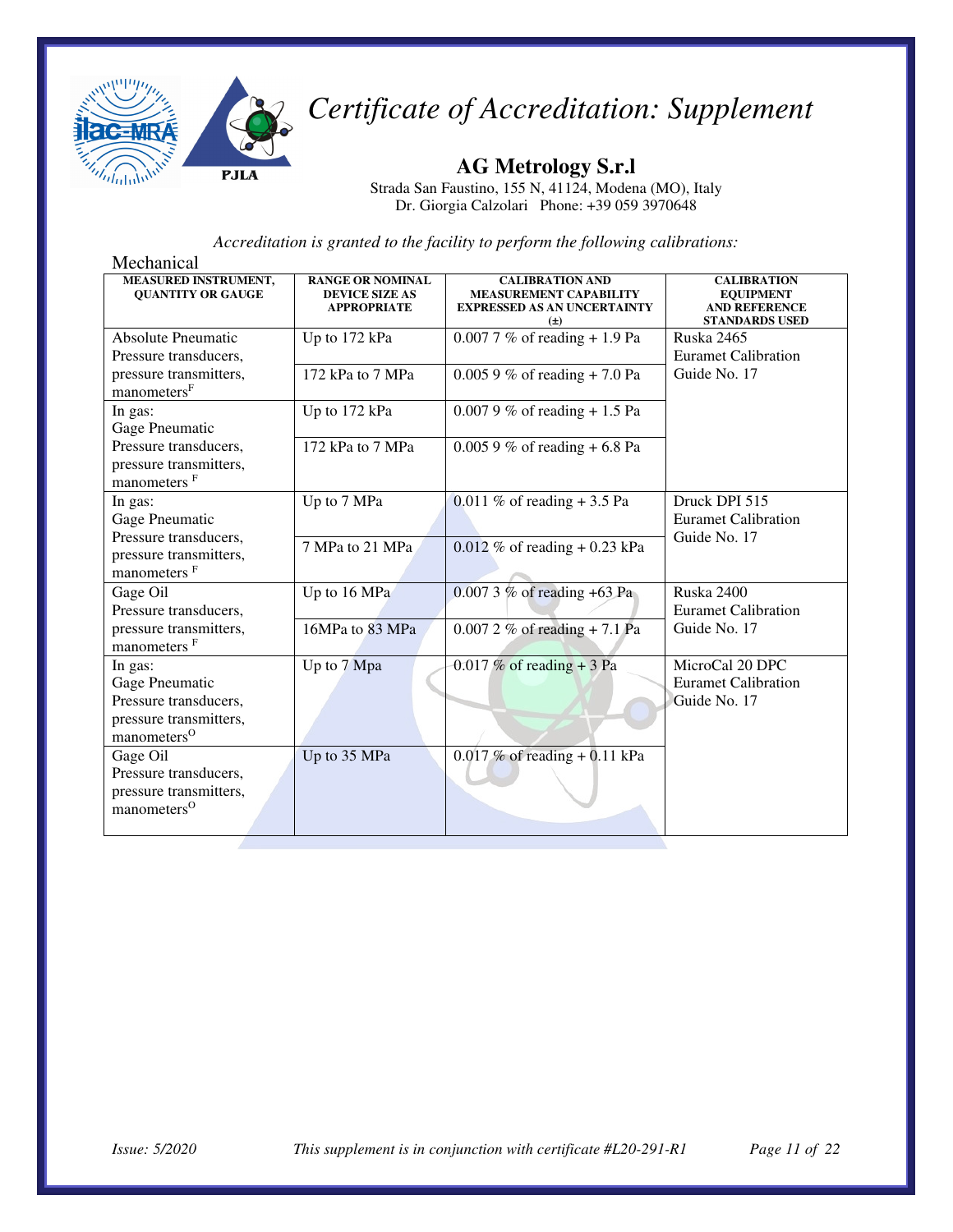

**AG Metrology S.r.l**  Strada San Faustino, 155 N, 41124, Modena (MO), Italy Dr. Giorgia Calzolari Phone: +39 059 3970648

*Accreditation is granted to the facility to perform the following calibrations:*

| Thermodynamic                                           |                                                                        |                                                                                                          |                                                                                         |
|---------------------------------------------------------|------------------------------------------------------------------------|----------------------------------------------------------------------------------------------------------|-----------------------------------------------------------------------------------------|
| <b>MEASURED INSTRUMENT,</b><br><b>QUANTITY OR GAUGE</b> | <b>RANGE OR NOMINAL</b><br><b>DEVICE SIZE AS</b><br><b>APPROPRIATE</b> | <b>CALIBRATION AND</b><br><b>MEASUREMENT CAPABILITY</b><br><b>EXPRESSED AS AN UNCERTAINTY</b><br>$(\pm)$ | <b>CALIBRATION</b><br><b>EQUIPMENT</b><br><b>AND REFERENCE</b><br><b>STANDARDS USED</b> |
| Temperature measurement                                 | 0 °C to $150$ °C                                                       | $0.24$ °C                                                                                                | <b>Fluke 7380</b>                                                                       |
| Thermocouple Pt/PdF                                     | 150 °C to 420 °C                                                       | $0.24$ °C                                                                                                | <b>Additel 875-155</b><br><b>Additel 875-660</b>                                        |
|                                                         | 420 °C to 600 °C                                                       | $0.28\ ^{\circ}\textrm{C}$                                                                               | Nabertherm RD                                                                           |
|                                                         | 600 °C to 1 050 °C                                                     | 0.91 °C                                                                                                  | 30/200/13                                                                               |
|                                                         | 1 050 °C to 1 300 °C                                                   | $1.3 \text{ °C}$                                                                                         | <b>SPRT Rosemount 162CE</b>                                                             |
| Temperature measurement                                 | 0 °C to 150 °C                                                         | $0.24$ °C                                                                                                | PRT Fluke 5628<br>Thermocouple Pt/Pd                                                    |
| Thermocouple AuPt <sup>F</sup>                          | 150 °C to 420 °C                                                       | $0.24$ °C                                                                                                | Datron 1271                                                                             |
|                                                         | 420 °C to 600 °C                                                       | 0.28 °C                                                                                                  | <b>Fluke 1590</b>                                                                       |
|                                                         | 600 °C to 1 000 °C                                                     | $0.91$ °C                                                                                                | ASTM E220<br>ASTM E2846                                                                 |
| Temperature measurement                                 | -50 °C to $150^{\circ}$ C                                              | 0.33 °C                                                                                                  | <b>Euramet Calibration</b>                                                              |
| Thermocouple $R$ <sup>F</sup>                           | 150 °C to 420 °C                                                       | $0.23 \text{ °C}$                                                                                        | Guide No. 8                                                                             |
|                                                         | 420 °C to 600 °C                                                       | 0.28 °C                                                                                                  |                                                                                         |
|                                                         | 600 °C to 1 050 °C                                                     | $0.91 \overline{C}$                                                                                      |                                                                                         |
|                                                         | 1 050 °C to 1 300 °C                                                   | $1.3 \text{ °C}$                                                                                         |                                                                                         |
| Temperature measurement                                 | -50 $^{\circ}$ C to 150 $^{\circ}$ C                                   | 0.33 °C                                                                                                  |                                                                                         |
| Thermocouple S $^{\rm F}$                               | 150 °C to 420 °C                                                       | $0.23$ °C                                                                                                |                                                                                         |
|                                                         | 420 °C to 600 °C                                                       | $0.28\text{ °C}$                                                                                         |                                                                                         |
|                                                         | 600 °C to 1 050 °C                                                     | 0.91 °C                                                                                                  |                                                                                         |
|                                                         | 1 050 °C to 1 300 °C                                                   | 1.3 °C                                                                                                   |                                                                                         |
| Temperature measurement                                 | 150 °C to 420 °C                                                       | $0.31$ °C                                                                                                |                                                                                         |
| Thermocouple B <sup>F</sup>                             | 420 °C to 600 °C                                                       | 0.28 °C                                                                                                  |                                                                                         |
|                                                         | 600 °C to 1 050 °C                                                     | 0.91 °C                                                                                                  |                                                                                         |
|                                                         | 1 050 °C to 1 300 °C                                                   | $1.3 \text{ °C}$                                                                                         |                                                                                         |
| Temperature measurement                                 | -80 °C to 150°C                                                        | 0.15 °C                                                                                                  |                                                                                         |
| Thermocouple $JF$                                       | 150 °C to 420 °C                                                       | 0.25 °C                                                                                                  |                                                                                         |
|                                                         | 420 °C to 600 °C                                                       | $0.31\ ^{\circ}\textrm{C}$                                                                               |                                                                                         |
|                                                         | $\overline{600}$ °C to 1 050 °C                                        | $1.3 \text{ °C}$                                                                                         |                                                                                         |
|                                                         | $1$ 050 $^{\circ}\textrm{C}$ to 1 200 $^{\circ}\textrm{C}$             | $1.6\,^{\circ}\mathrm{C}$                                                                                |                                                                                         |
| Temperature measurement                                 | -80 $\degree$ C to 150 $\degree$ C                                     | $0.15\ ^{\circ}\textrm{C}$                                                                               |                                                                                         |
| Thermocouple $TF$                                       | 150 °C to 400 °C                                                       | 0.25 °C                                                                                                  |                                                                                         |
| Temperature measurement                                 | -80 °C to 150 °C                                                       | $0.15~^\circ\mathrm{C}$                                                                                  |                                                                                         |
| Thermocouple $EF$                                       | 150 °C to 420 °C                                                       | $0.25~^\circ\mathrm{C}$                                                                                  |                                                                                         |
|                                                         | 420 °C to 600 °C                                                       | 0.31 °C                                                                                                  |                                                                                         |
|                                                         | 600 °C to 1 000 °C                                                     | 1.3 °C                                                                                                   |                                                                                         |

*Issue: 5/2020 This supplement is in conjunction with certificate #L20-291-R1 Page 12 of 22*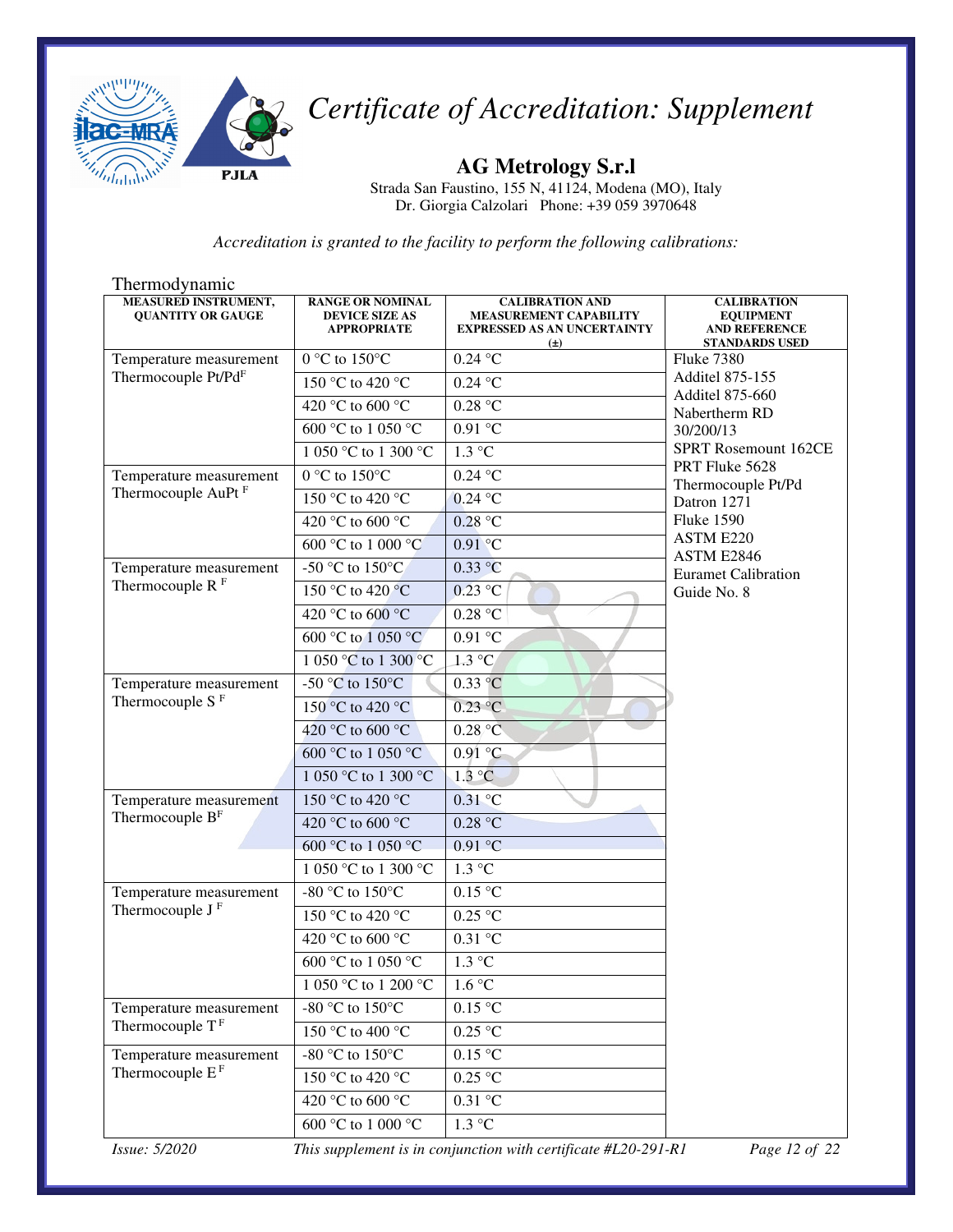

**AG Metrology® S.r.l** 

Strada San Faustino, 155 N, 41124, Modena (MO), Italy Dr. Giorgia Calzolari Phone: +39 059 3970648

| Thermodynamic                                             |                                                                        |                                                                                                          |                                                                                         |
|-----------------------------------------------------------|------------------------------------------------------------------------|----------------------------------------------------------------------------------------------------------|-----------------------------------------------------------------------------------------|
| <b>MEASURED INSTRUMENT,</b><br><b>QUANTITY OR GAUGE</b>   | <b>RANGE OR NOMINAL</b><br><b>DEVICE SIZE AS</b><br><b>APPROPRIATE</b> | <b>CALIBRATION AND</b><br><b>MEASUREMENT CAPABILITY</b><br><b>EXPRESSED AS AN UNCERTAINTY</b><br>$(\pm)$ | <b>CALIBRATION</b><br><b>EQUIPMENT</b><br><b>AND REFERENCE</b><br><b>STANDARDS USED</b> |
| Temperature measurement                                   | -80 °C to 150 °C                                                       | $0.15\text{ °C}$                                                                                         | <b>Fluke 7380</b>                                                                       |
| Thermocouple $\mathbf{K}^{\mathrm{F}}$                    | $150^{\circ}$ C to 420 °C                                              | $0.25$ °C                                                                                                | <b>Additel 875-155</b>                                                                  |
|                                                           | 420 °C to 600 °C                                                       | $0.31$ °C                                                                                                | <b>Additel 875-660</b>                                                                  |
|                                                           | 600 °C to 1 050 °C                                                     | $1.3 \text{ °C}$                                                                                         | Nabertherm RD                                                                           |
|                                                           | 1 050 °C to 1 300 °C                                                   | $1.6\text{ °C}$                                                                                          | 30/200/13<br><b>SPRT Rosemount 162CE</b>                                                |
| Temperature measurement                                   | $-80$ °C to $150$ °C                                                   | 0.15 °C                                                                                                  | PRT Fluke 5628                                                                          |
| Thermocouple $NF$                                         | 150 °C to 420 °C                                                       | $0.25 \text{ °C}$                                                                                        | Thermocouple Pt/Pd                                                                      |
|                                                           | 420 °C to 600 °C                                                       | $0.31$ °C                                                                                                | Datron 1271                                                                             |
|                                                           | 600 °C to 1 050 °C                                                     | $1.3 \text{ °C}$                                                                                         | <b>Fluke 1590</b>                                                                       |
|                                                           | 1 050 °C to 1 300 °C.                                                  | 1.6 °C                                                                                                   | ASTM E220<br>ASTM E2846                                                                 |
| Temperature measurement                                   | $0^{\circ}$ C to $150^{\circ}$ C                                       | 0.15 °C                                                                                                  | <b>Euramet Calibration</b>                                                              |
| Thermocouple $CF$                                         | 150 °C to 420 °C                                                       | 0.25 °C                                                                                                  | Guide No. 8                                                                             |
|                                                           | 420 °C to 600 °C                                                       | $0.31$ °C                                                                                                |                                                                                         |
|                                                           | 600 °C to 1 050 °C                                                     | $1.3 \text{ °C}$                                                                                         |                                                                                         |
|                                                           | 1 050 °C to 1 300 °C                                                   | 1.6 °C                                                                                                   |                                                                                         |
| Temperature measurement                                   | $0^{\circ}$ C to $150^{\circ}$ C                                       | 0.15 °C                                                                                                  |                                                                                         |
| Thermocouple $A^F$                                        | 150 °C to 420 °C                                                       | 0.25 °C                                                                                                  |                                                                                         |
|                                                           | 420 °C to 600 °C                                                       | $0.31$ °C                                                                                                |                                                                                         |
|                                                           | 600 °C to 1 050 °C                                                     | 1.3 °C                                                                                                   |                                                                                         |
|                                                           | 1 050 °C to 1 300 °C                                                   | $1.6^{\circ}$ C                                                                                          |                                                                                         |
| Temperature measurement                                   | $0^{\circ}$ C to 150°C                                                 | 0.79 °C                                                                                                  | <b>Additel 875-155</b>                                                                  |
| Thermocouple Pt/Pd <sup>O</sup>                           | 150 °C to 420 °C                                                       | 0.67 °C                                                                                                  | <b>Additel 875-660</b><br>Nabertherm RD                                                 |
|                                                           | 420 °C to 600 °C                                                       | 0.48 °C                                                                                                  | 30/200/13                                                                               |
|                                                           | 600 °C to 1 050 °C                                                     | 0.96 °C                                                                                                  | SPRT Rosemount 162CE                                                                    |
|                                                           | 1 050 °C to 1 300 °C                                                   | $1.3 \text{ °C}$                                                                                         | PRT Fluke 5628                                                                          |
| Temperature measurement<br>Thermocouple AuPt <sup>O</sup> | $0 °C$ to $150 °C$                                                     | 0.70 °C                                                                                                  | Thermocouple Pt/Pd<br>Agilent 34970A<br>ASTM E220                                       |
|                                                           | 150 °C to 420 °C                                                       | $0.67$ °C                                                                                                |                                                                                         |
|                                                           | 420 °C to 600 °C                                                       | 0.36 °C                                                                                                  | ASTM E2846                                                                              |
|                                                           | 600 °C to 1 000 °C                                                     | 0.96 °C                                                                                                  | <b>Euramet Calibration</b><br>Guide No. 8                                               |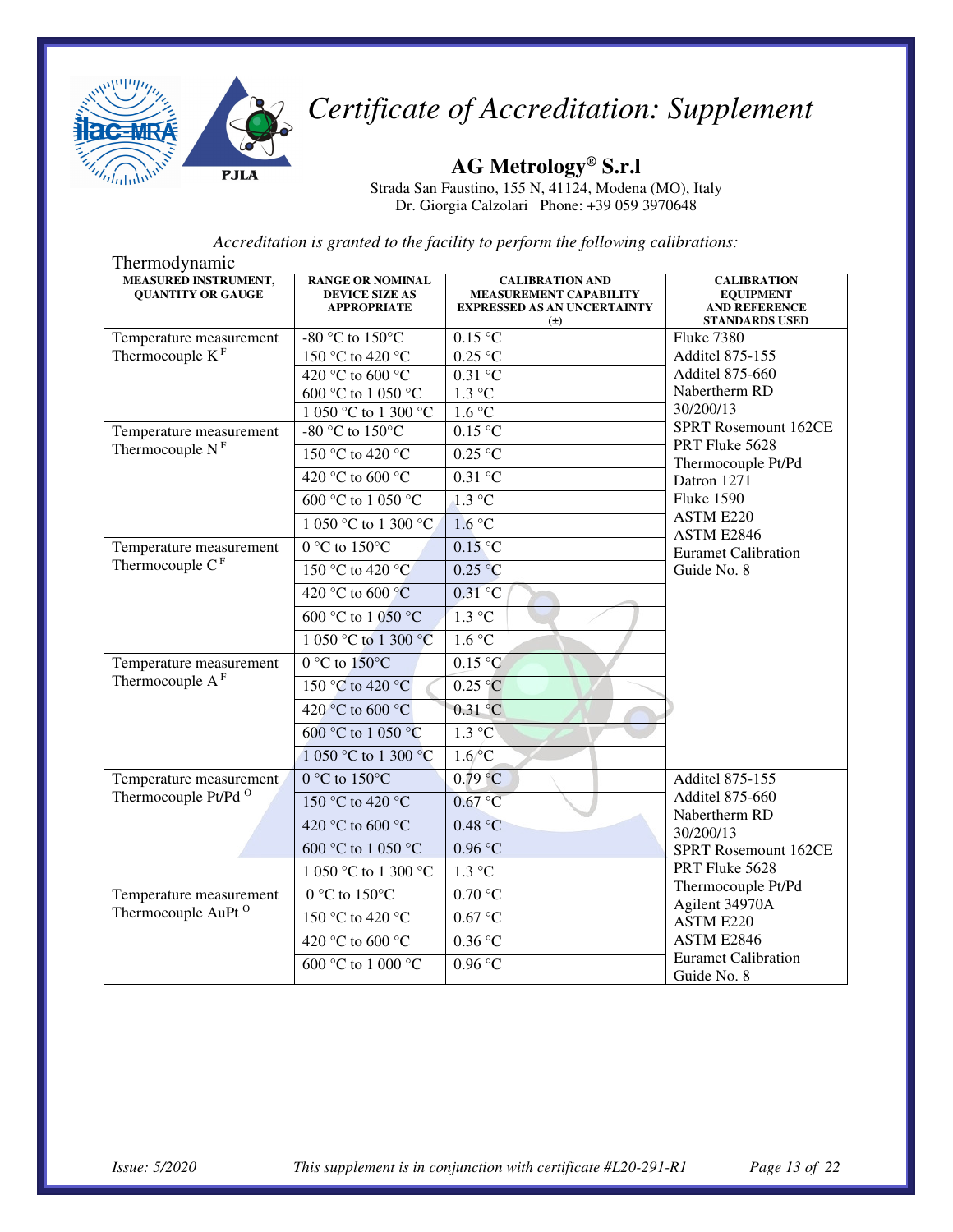

#### **AG Metrology S.r.l**

Strada San Faustino, 155 N, 41124, Modena (MO), Italy Dr. Giorgia Calzolari Phone: +39 059 3970648

| Thermodynamic                                           |                                                                        |                                                                                                          |                                                                                         |
|---------------------------------------------------------|------------------------------------------------------------------------|----------------------------------------------------------------------------------------------------------|-----------------------------------------------------------------------------------------|
| <b>MEASURED INSTRUMENT,</b><br><b>QUANTITY OR GAUGE</b> | <b>RANGE OR NOMINAL</b><br><b>DEVICE SIZE AS</b><br><b>APPROPRIATE</b> | <b>CALIBRATION AND</b><br><b>MEASUREMENT CAPABILITY</b><br><b>EXPRESSED AS AN UNCERTAINTY</b><br>$(\pm)$ | <b>CALIBRATION</b><br><b>EQUIPMENT</b><br><b>AND REFERENCE</b><br><b>STANDARDS USED</b> |
| Temperature measurement                                 | -40 °C to $150^{\circ}$ C                                              | $1.1 \text{ }^{\circ}C$                                                                                  | <b>Additel 875-155</b>                                                                  |
| Thermocouple R <sup>O</sup>                             | 150 °C to 420 °C                                                       | 0.55 °C                                                                                                  | <b>Additel 875-660</b><br>Nabertherm RD                                                 |
|                                                         | 420 °C to 600 °C                                                       | 0.46 °C                                                                                                  | 30/200/13                                                                               |
|                                                         | 600 °C to 1 050 °C                                                     | $0.99$ °C                                                                                                | <b>SPRT Rosemount 162CE</b>                                                             |
|                                                         | 1 050 °C to 1 300 °C                                                   | $1.3 \text{ °C}$                                                                                         | PRT Fluke 5628                                                                          |
| Temperature measurement                                 | -40 °C to $150^{\circ}$ C                                              | $0.99$ °C                                                                                                | Thermocouple Pt/Pd<br>Agilent 34970A                                                    |
| Thermocouple S <sup>O</sup>                             | 150 °C to 420 °C                                                       | 0.56 °C                                                                                                  | ASTM E220                                                                               |
|                                                         | 420 °C to 600 °C                                                       | 0.50 °C                                                                                                  | ASTM E2846                                                                              |
|                                                         | 600 °C to 1 050 °C                                                     | 1.0 °C                                                                                                   | <b>Euramet Calibration</b><br>Guide No. 8                                               |
|                                                         | 1 050 °C to 1 300 °C                                                   | $1.3 \text{ °C}$                                                                                         |                                                                                         |
| Temperature measurement                                 | 150 °C to 420 °C                                                       | 2.7 °C                                                                                                   |                                                                                         |
| Thermocouple B <sup>O</sup>                             | 420 °C to 600 °C                                                       | 0.96 °C                                                                                                  |                                                                                         |
|                                                         | 600 °C to 1 050 °C                                                     | $1.1 \text{ }^{\circ}C$                                                                                  |                                                                                         |
|                                                         | 1 050 °C to 1 300 °C                                                   | $1.3 \text{ °C}$                                                                                         |                                                                                         |
| Temperature measurement                                 | -40 °C to 150°C                                                        | 0.18 °C                                                                                                  |                                                                                         |
| Thermocouple J <sup>O</sup>                             | 150 °C to 420 °C                                                       | 0.27 °C                                                                                                  |                                                                                         |
|                                                         | 420 °C to 600 °C                                                       | 0.34 °C                                                                                                  |                                                                                         |
|                                                         | 600 °C to 1 050 °C                                                     | $1.3 \degree C$                                                                                          |                                                                                         |
|                                                         | 1 050 °C to 1 200 °C                                                   | $1.6^{\circ}$ C                                                                                          |                                                                                         |
| Temperature measurement                                 | -40 $^{\circ}$ C to 150 $^{\circ}$ C                                   | $0.19$ °C                                                                                                |                                                                                         |
| Thermocouple T <sup>O</sup>                             | 150°C to 400°C                                                         | $0.27 \text{ °C}$                                                                                        |                                                                                         |
| Temperature measurement<br>Thermocouple E <sup>O</sup>  | -40 °C to 150°C                                                        | 0.17 °C                                                                                                  |                                                                                         |
|                                                         | 150 °C to 420 °C                                                       | 0.27 °C                                                                                                  |                                                                                         |
|                                                         | 420 °C to 600 °C                                                       | $0.34~^\circ\mathrm{C}$                                                                                  |                                                                                         |
|                                                         | 600 °C to 1 000 °C                                                     | $1.3 \text{ °C}$                                                                                         |                                                                                         |
| Temperature measurement<br>Thermocouple K <sup>O</sup>  | -40 °C to 150°C                                                        | 0.19 °C                                                                                                  |                                                                                         |
|                                                         | 150 °C to 420 °C                                                       | 0.28 °C                                                                                                  |                                                                                         |
|                                                         | 420 °C to 600 °C                                                       | 0.35 °C                                                                                                  |                                                                                         |
|                                                         | 600 °C to 1 050 °C                                                     | $1.3 \text{ °C}$                                                                                         |                                                                                         |
|                                                         | 1 050 °C to 1 300 °C                                                   | 1.6 °C                                                                                                   |                                                                                         |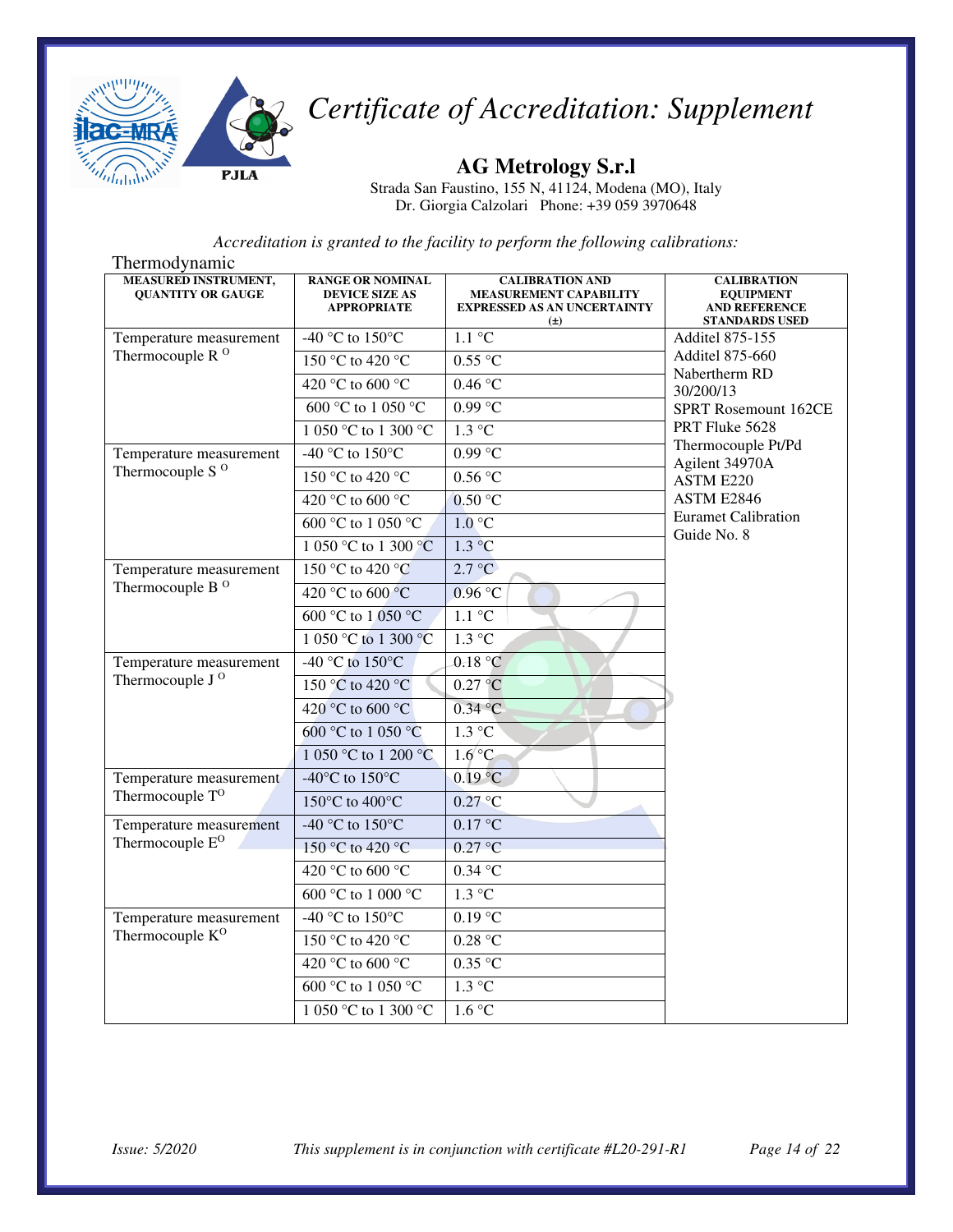

**AG Metrology® S.r.l** 

Strada San Faustino, 155 N, 41124, Modena (MO), Italy Dr. Giorgia Calzolari Phone: +39 059 3970648

| Thermodynamic                                           |                                                                        |                                                                                                          |                                                                                         |  |
|---------------------------------------------------------|------------------------------------------------------------------------|----------------------------------------------------------------------------------------------------------|-----------------------------------------------------------------------------------------|--|
| <b>MEASURED INSTRUMENT,</b><br><b>QUANTITY OR GAUGE</b> | <b>RANGE OR NOMINAL</b><br><b>DEVICE SIZE AS</b><br><b>APPROPRIATE</b> | <b>CALIBRATION AND</b><br><b>MEASUREMENT CAPABILITY</b><br><b>EXPRESSED AS AN UNCERTAINTY</b><br>$(\pm)$ | <b>CALIBRATION</b><br><b>EQUIPMENT</b><br><b>AND REFERENCE</b><br><b>STANDARDS USED</b> |  |
| Temperature measurement                                 | -40 °C to $150^{\circ}$ C                                              | $0.19$ °C                                                                                                | Additel 875-155                                                                         |  |
| Thermocouple N <sup>O</sup>                             | 150 °C to 420 °C                                                       | 0.28 °C                                                                                                  | <b>Additel 875-660</b><br>Nabertherm RD                                                 |  |
|                                                         | 420 °C to 600 °C                                                       | $0.35$ °C                                                                                                | 30/200/13                                                                               |  |
|                                                         | 600 °C to 1 050 °C                                                     | $1.3 \text{ °C}$                                                                                         | SPRT Rosemount 162CE                                                                    |  |
|                                                         | 1 050 °C to 1 300 °C                                                   | 1.6 °C                                                                                                   | PRT Fluke 5628                                                                          |  |
| Temperature measurement                                 | $0 °C$ to $150 °C$                                                     | $0.34$ °C                                                                                                | Thermocouple Pt/Pd<br>Agilent 34970A                                                    |  |
| Thermocouple $C^O$                                      | 150 °C to 420 °C                                                       | $0.34$ °C                                                                                                | ASTM E220                                                                               |  |
|                                                         | 420 °C to 600 °C                                                       | $0.40\degree C$                                                                                          | ASTM E2846                                                                              |  |
|                                                         | 600 °C to 1 050 °C                                                     | 1.4 °C                                                                                                   | <b>Euramet Calibration</b><br>Guide No. 8                                               |  |
|                                                         | 1 050 °C to 1 300 °C                                                   | 1.6 °C                                                                                                   |                                                                                         |  |
| Temperature measurement                                 | $0 °C$ to $150 °C$                                                     | 0.34 °C                                                                                                  |                                                                                         |  |
| Thermocouple A <sup>O</sup>                             | 150 °C to 420 °C                                                       | $0.34$ °C                                                                                                |                                                                                         |  |
|                                                         | 420 °C to 600 °C                                                       | 0.40 °C                                                                                                  |                                                                                         |  |
|                                                         | 600 °C to 1 050 °C                                                     | 1.4 °C                                                                                                   |                                                                                         |  |
|                                                         | 1 050 °C to 1 300 °C                                                   | 1.6 °C                                                                                                   |                                                                                         |  |
| Temperature measurement                                 | -80 °C to 150 °C                                                       | $0.038$ °C                                                                                               | <b>Fluke 7380</b>                                                                       |  |
| RTD and thermistor $F$                                  | 150 °C to 420 °C                                                       | $0.11$ °C                                                                                                | <b>Additel 875-155</b><br><b>Additel 875-660</b>                                        |  |
|                                                         | 420 °C to 600 °C                                                       | $0.24$ °C                                                                                                | <b>SPRT Rosemount 162CE</b>                                                             |  |
|                                                         |                                                                        |                                                                                                          | PRT Fluke 5628                                                                          |  |
|                                                         |                                                                        |                                                                                                          | Datron 1271                                                                             |  |
|                                                         |                                                                        |                                                                                                          | <b>Fluke 1590</b>                                                                       |  |
|                                                         |                                                                        |                                                                                                          | ASTM E644<br>ASTM E2593                                                                 |  |
|                                                         |                                                                        |                                                                                                          |                                                                                         |  |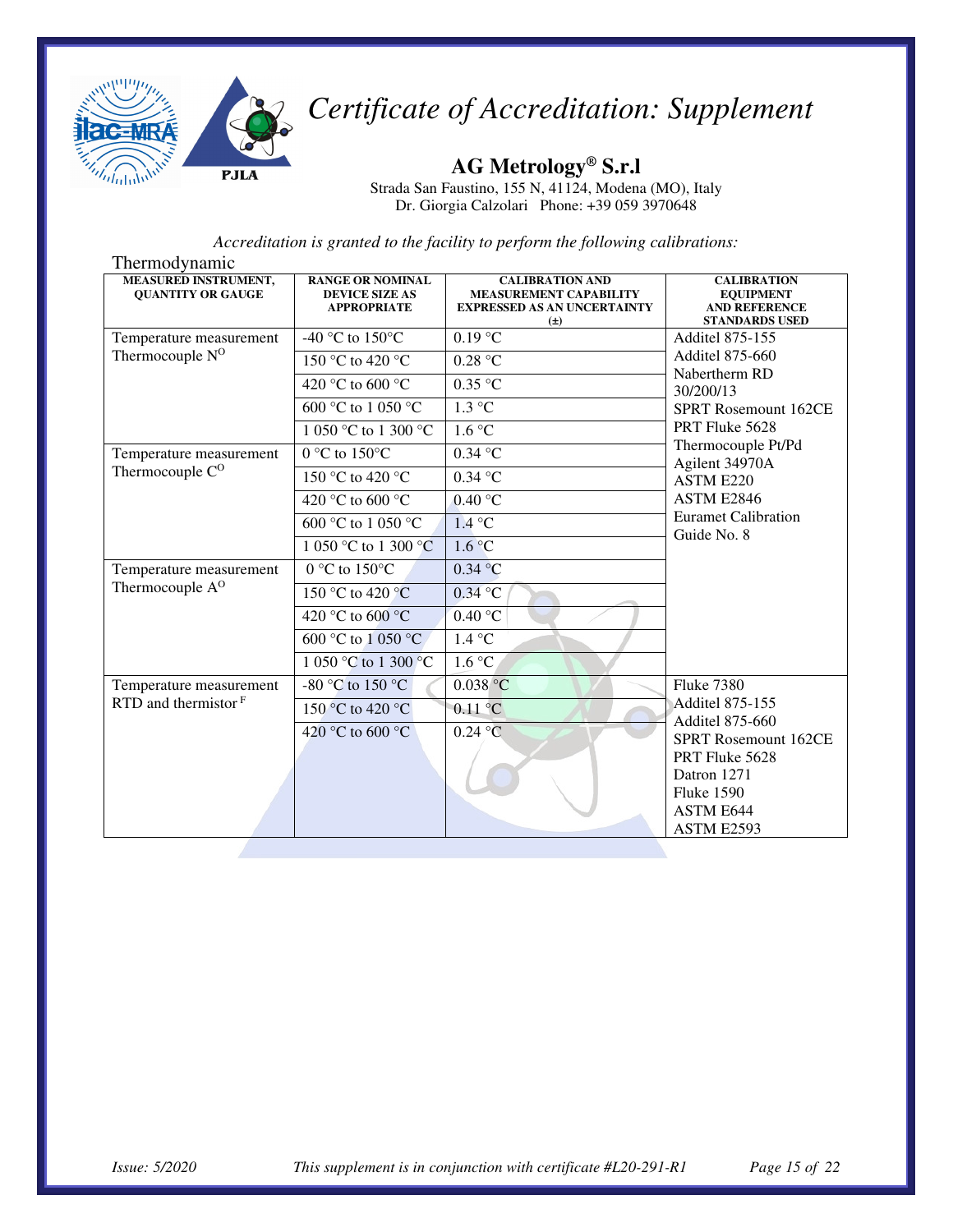

**AG Metrology® S.r.l** 

Strada San Faustino, 155 N, 41124, Modena (MO), Italy Dr. Giorgia Calzolari Phone: +39 059 3970648

*Accreditation is granted to the facility to perform the following calibrations:*

| Thermodynamic                                           |                                                                        |                                                                                                          |                                                                                         |
|---------------------------------------------------------|------------------------------------------------------------------------|----------------------------------------------------------------------------------------------------------|-----------------------------------------------------------------------------------------|
| <b>MEASURED INSTRUMENT,</b><br><b>QUANTITY OR GAUGE</b> | <b>RANGE OR NOMINAL</b><br><b>DEVICE SIZE AS</b><br><b>APPROPRIATE</b> | <b>CALIBRATION AND</b><br><b>MEASUREMENT CAPABILITY</b><br><b>EXPRESSED AS AN UNCERTAINTY</b><br>$(\pm)$ | <b>CALIBRATION</b><br><b>EQUIPMENT</b><br><b>AND REFERENCE</b><br><b>STANDARDS USED</b> |
| Temperature measurement                                 | -40 $^{\circ}$ C to 150 $^{\circ}$ C                                   | 0.18 °C                                                                                                  | <b>Additel 875-155</b>                                                                  |
| RTD and thermistor O                                    |                                                                        |                                                                                                          | <b>Additel 875-660</b>                                                                  |
|                                                         | 150°C to 420°C                                                         | $0.25$ °C                                                                                                | <b>SPRT Rosemount 162CE</b><br>PRT Fluke 5628                                           |
|                                                         | 420°C to 600°C                                                         | 0.36 °C                                                                                                  | Agilent 34970A<br>ASTM E644<br>ASTM E2593                                               |
| Digital thermometer used                                | $0^{\circ}$ C to $150^{\circ}$ C                                       | $0.25\,\mathrm{°C}$                                                                                      | <b>Fluke 7380</b>                                                                       |
| with Thermocouple PtPd <sup>F</sup>                     | 150 °C to 420 °C                                                       | $0.25$ °C                                                                                                | <b>Additel 875-155</b>                                                                  |
|                                                         | 420 °C to 600 °C                                                       | $0.27$ °C                                                                                                | <b>Additel 875-660</b><br>Nabertherm RD                                                 |
|                                                         | $600 °C$ to $1050 °C$                                                  | $0.91$ °C                                                                                                | 30/200/13                                                                               |
|                                                         | 1 050 °C to 1 300 °C                                                   | $1.3 \text{ °C}$                                                                                         | SPRT Rosemount 162CE                                                                    |
| Digital thermometer used                                | $0 °C$ to 150°C                                                        | 0.25 °C                                                                                                  | <b>Fluke 5628</b>                                                                       |
| with Thermocouple AuPt <sup>F</sup>                     | 150 °C to 420 °C                                                       | $0.25$ °C                                                                                                | Thermocouple PtPd<br>Datron 1271                                                        |
|                                                         | 420 °C to 600 °C                                                       | 0.27 °C                                                                                                  | <b>Fluke 1590</b>                                                                       |
|                                                         | 600 °C to 1 000 °C                                                     | 0.91 °C                                                                                                  | ASTM E220                                                                               |
| Digital thermometer used                                | -50 $\degree$ C to 150 $\degree$ C                                     | $0.34$ °C                                                                                                | ASTM E2846<br>ASTM E2877                                                                |
| with Thermocouple $RF$                                  | 150 °C to 420 °C                                                       | 0.25 °C                                                                                                  | <b>Euramet Calibration</b>                                                              |
|                                                         | 420 °C to 600 °C                                                       | 0.27 °C                                                                                                  | Guide No. 8                                                                             |
|                                                         | 600 °C to 1 050 °C                                                     | $0.91\textdegree C$                                                                                      |                                                                                         |
|                                                         | 1 050 °C to 1 300 °C                                                   | $1.3^{\circ}$ C                                                                                          |                                                                                         |
| Digital thermometer used                                | -50 °C to 150 °C                                                       | $0.34$ °C                                                                                                |                                                                                         |
| with Thermocouple $SF$                                  | 150 °C to 420 °C                                                       | 0.25 °C                                                                                                  |                                                                                         |
|                                                         | 420 °C to 600 °C                                                       | 0.27 °C                                                                                                  |                                                                                         |
|                                                         | 600 °C to 1 050 °C                                                     | 0.91 °C                                                                                                  |                                                                                         |
|                                                         | 1 050 °C to 1 300 °C                                                   | $1.3 \text{ °C}$                                                                                         |                                                                                         |
| Digital thermometer used                                | 150 °C to 420 °C                                                       | $0.25$ °C                                                                                                |                                                                                         |
| with Thermocouple $BF$                                  | 420 °C to 600 °C                                                       | 0.27 °C                                                                                                  |                                                                                         |
|                                                         | $600\ ^{\circ}\textrm{C}$ to $1\ 050\ ^{\circ}\textrm{C}$              | 0.91 °C                                                                                                  |                                                                                         |
|                                                         | 1 050 °C to 1 300 °C                                                   | 1.3 °C                                                                                                   |                                                                                         |
| Digital thermometer used<br>with Thermocouple JF        | -80 °C to 150 °C                                                       | $0.12\ ^{\circ}\textrm{C}$                                                                               |                                                                                         |
|                                                         | 150 °C to 420 °C                                                       | $0.23$ °C                                                                                                |                                                                                         |
|                                                         | 420 °C to 600 °C                                                       | 0.30 °C                                                                                                  |                                                                                         |
|                                                         | 600 °C to 1 050 °C                                                     | 1.3 °C                                                                                                   |                                                                                         |
|                                                         | 1 050 °C to 1 200 °C                                                   | 1.6 °C                                                                                                   |                                                                                         |
| Digital thermometer used<br>with Thermocouple $TF$      | -80 $^{\circ}$ C to 150 $^{\circ}$ C                                   | $0.12\ ^{\circ}\textrm{C}$                                                                               |                                                                                         |
|                                                         | $150^{\circ}$ C to $400^{\circ}$ C                                     | $0.23$ °C                                                                                                |                                                                                         |

*Issue: 5/2020 This supplement is in conjunction with certificate #L20-291-R1 Page 16 of 22*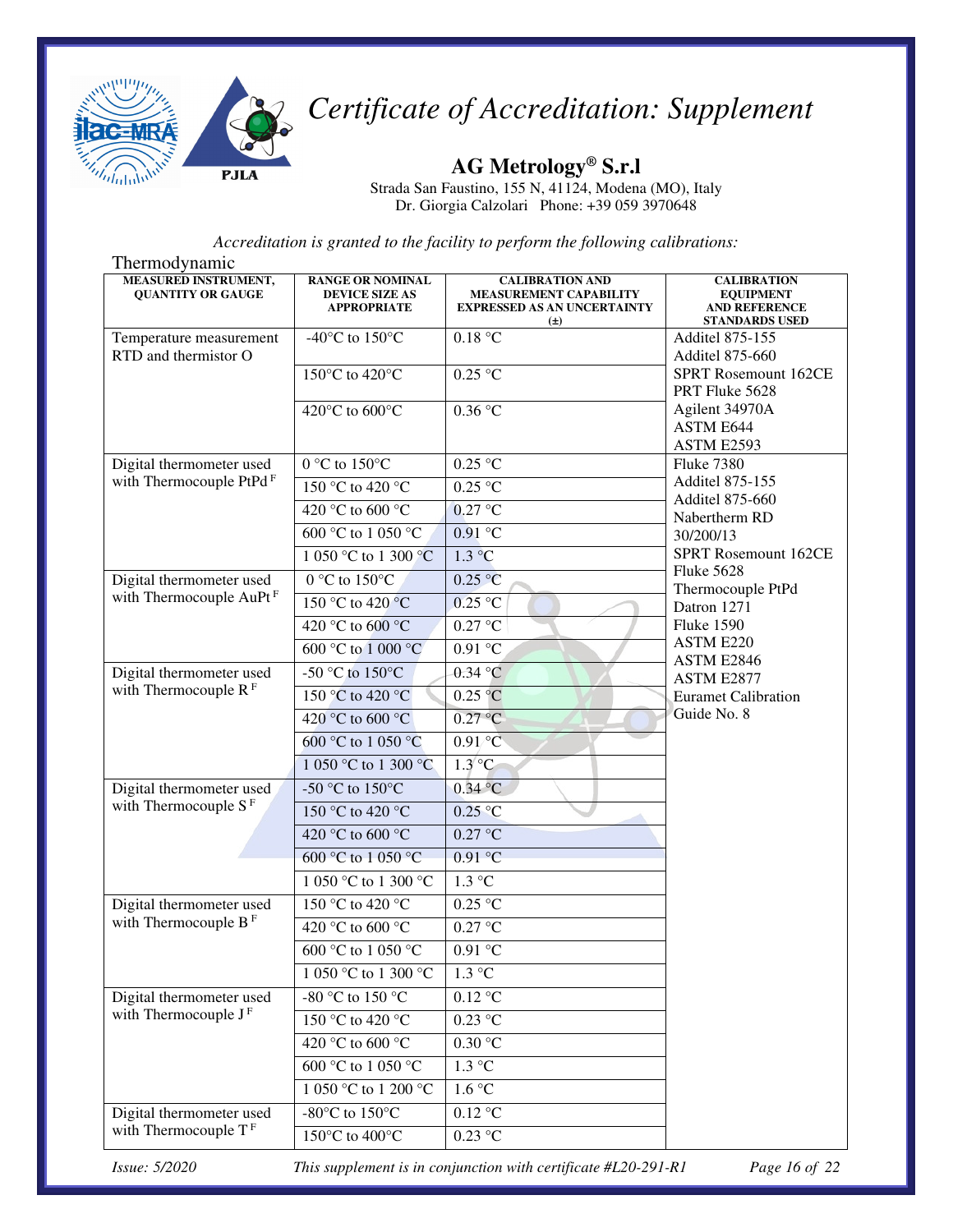

#### **AG Metrology S.r.l**

Strada San Faustino, 155 N, 41124, Modena (MO), Italy Dr. Giorgia Calzolari Phone: +39 059 3970648

| <b>MEASURED INSTRUMENT,</b><br><b>QUANTITY OR GAUGE</b> | <b>RANGE OR NOMINAL</b><br><b>DEVICE SIZE AS</b><br><b>APPROPRIATE</b> | <b>CALIBRATION AND</b><br><b>MEASUREMENT CAPABILITY</b><br><b>EXPRESSED AS AN UNCERTAINTY</b><br>$(\pm)$ | <b>CALIBRATION</b><br><b>EQUIPMENT</b><br><b>AND REFERENCE</b><br><b>STANDARDS USED</b> |
|---------------------------------------------------------|------------------------------------------------------------------------|----------------------------------------------------------------------------------------------------------|-----------------------------------------------------------------------------------------|
| Digital thermometer used                                | -80 °C to 150 °C                                                       | $0.11$ °C                                                                                                | <b>Additel 875-155</b>                                                                  |
| with Thermocouple $EF$                                  | 150 °C to 420 °C                                                       | $0.23$ °C                                                                                                | <b>Additel 875-660</b><br>Nabertherm RD                                                 |
|                                                         | 420 °C to 600 °C                                                       | 0.30 °C                                                                                                  | 30/200/13                                                                               |
|                                                         | 600 °C to 1 000 °C                                                     | $1.3 \text{ °C}$                                                                                         | <b>SPRT Rosemount 162CE</b>                                                             |
| Digital thermometer used                                | -80 °C to 150°C                                                        | $0.12$ °C                                                                                                | <b>Fluke 5628</b>                                                                       |
| with Thermocouple $KF$                                  | 150 °C to 420 °C                                                       | $0.23 \text{ °C}$                                                                                        | Thermocouple PtPd<br>Datron 1271                                                        |
|                                                         | 420 °C to 600 °C                                                       | 0.30 °C                                                                                                  | ASTM E220                                                                               |
|                                                         | 600 °C to 1 050 °C                                                     | $1.3 \text{ °C}$                                                                                         | ASTM E2846                                                                              |
|                                                         | 1 050 °C to 1 300 °C                                                   | $1.6^{\circ}C$                                                                                           | ASTM E2877<br><b>Euramet Calibration</b>                                                |
| Digital thermometer used                                | -80 °C to 150 °C                                                       | $0.12$ °C                                                                                                | Guide No. 8                                                                             |
| with Thermocouple $NF$                                  | 150 °C to 420 °C                                                       | 0.23 °C                                                                                                  |                                                                                         |
|                                                         | 420 °C to 600 °C                                                       | 0.30 °C                                                                                                  |                                                                                         |
|                                                         | 600 °C to 1 050 °C                                                     | $1.3 \text{ °C}$                                                                                         |                                                                                         |
|                                                         | 1 050 °C to 1 300 °C                                                   | 1.6 °C                                                                                                   |                                                                                         |
| Digital thermometer used                                | $0^{\circ}$ C to $150^{\circ}$ C                                       | $0.11$ °C                                                                                                |                                                                                         |
| with Thermocouple $CF$                                  | 150°C to 420°C                                                         | $0.23$ °C                                                                                                |                                                                                         |
|                                                         | 420°C to 600°C                                                         | 0.30 °C                                                                                                  |                                                                                         |
|                                                         | 600°C to 1 050°C                                                       | $1.3\degree C$                                                                                           |                                                                                         |
|                                                         | 1 050 °C to 1 300 °C                                                   | $1.6^{\circ}$ C                                                                                          |                                                                                         |
| Digital thermometer used<br>with Thermocouple $A^F$     | $0^{\circ}$ C to 150 $^{\circ}$ C                                      | $0.14$ °C                                                                                                |                                                                                         |
|                                                         | 150 $\mathrm{^{\circ}C}$ to 420 $\mathrm{^{\circ}C}$                   | $0.24$ °C                                                                                                |                                                                                         |
|                                                         | 420°C to 600°C                                                         | $0.31$ °C                                                                                                |                                                                                         |
|                                                         | 600°C to 1 050°C                                                       | $1.3 \text{ °C}$                                                                                         |                                                                                         |
|                                                         | 1 050 °C to 1 300 °C                                                   | 1.6 °C                                                                                                   |                                                                                         |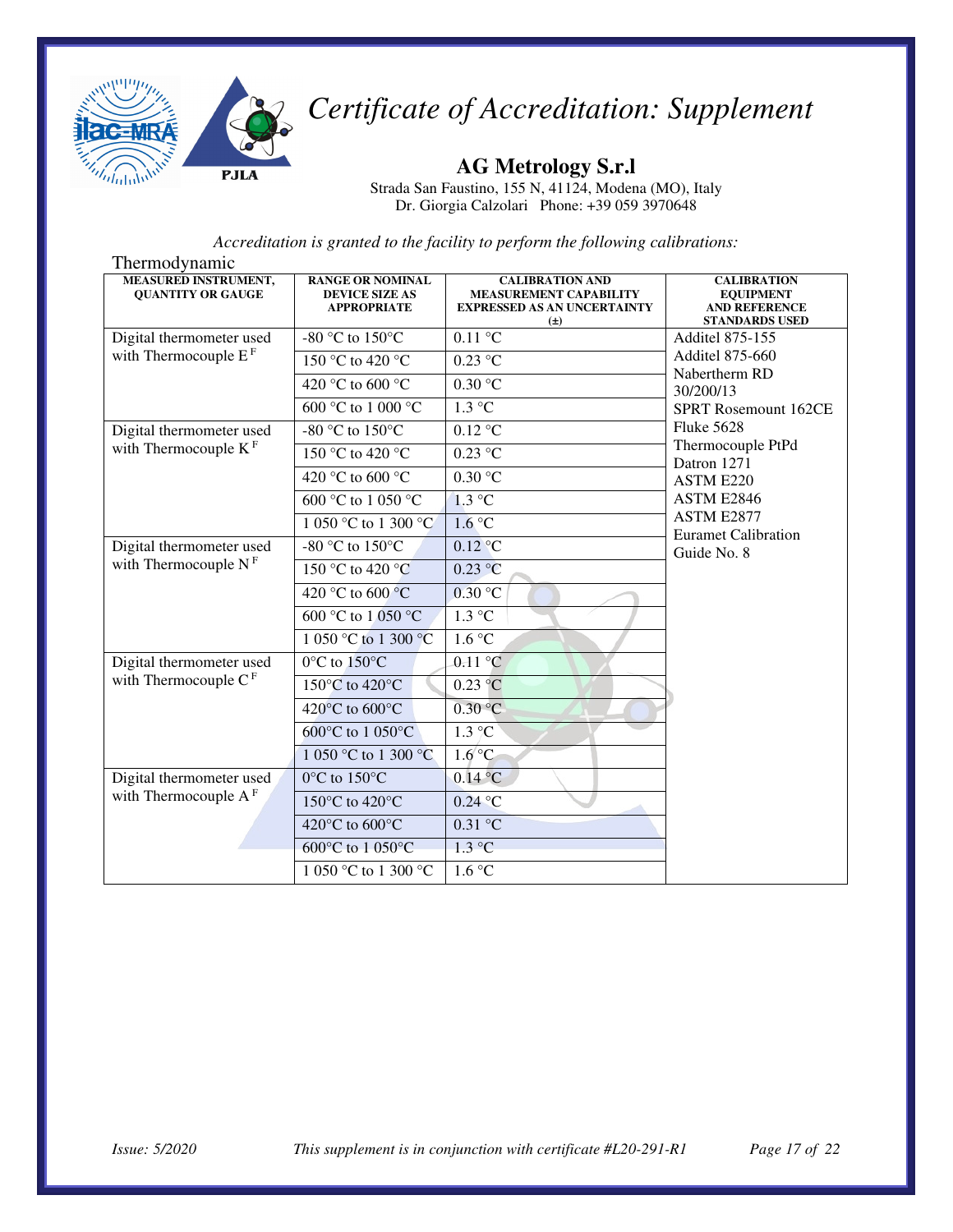

**AG Metrology® S.r.l** 

Strada San Faustino, 155 N, 41124, Modena (MO), Italy Dr. Giorgia Calzolari Phone: +39 059 3970648

| Thermodynamic                                           |                                                                        |                                                                                                          |                                                                                         |  |
|---------------------------------------------------------|------------------------------------------------------------------------|----------------------------------------------------------------------------------------------------------|-----------------------------------------------------------------------------------------|--|
| <b>MEASURED INSTRUMENT,</b><br><b>QUANTITY OR GAUGE</b> | <b>RANGE OR NOMINAL</b><br><b>DEVICE SIZE AS</b><br><b>APPROPRIATE</b> | <b>CALIBRATION AND</b><br><b>MEASUREMENT CAPABILITY</b><br><b>EXPRESSED AS AN UNCERTAINTY</b><br>$(\pm)$ | <b>CALIBRATION</b><br><b>EQUIPMENT</b><br><b>AND REFERENCE</b><br><b>STANDARDS USED</b> |  |
| Digital thermometer used                                | $0 °C$ to $150 °C$                                                     | $0.29$ °C                                                                                                | <b>Additel 875-155</b>                                                                  |  |
| with Thermocouple PtPd <sup>O</sup>                     | 150 °C to 420 °C                                                       | 0.30 °C                                                                                                  | <b>Additel 875-660</b><br>Nabertherm RD                                                 |  |
|                                                         | 420 °C to 600 °C                                                       | $0.35$ °C                                                                                                | 30/200/13                                                                               |  |
|                                                         | 600 °C to 1 050 °C                                                     | $0.94$ °C                                                                                                | SPRT Rosemount 162CE                                                                    |  |
|                                                         | 1 050 °C to 1 300 °C                                                   | $1.3 \text{ °C}$                                                                                         | <b>Fluke 5628</b>                                                                       |  |
| Digital thermometer used                                | $0 °C$ to $150 °C$                                                     | $0.29$ °C                                                                                                | Thermocouple PtPd<br>Agilent 34970A                                                     |  |
| with Thermocouple AuPt <sup>O</sup>                     | 150 °C to 420 °C                                                       | 0.30 °C                                                                                                  | ASTM E220                                                                               |  |
|                                                         | 420 °C to 600 °C                                                       | $0.35$ °C                                                                                                | ASTM E2846                                                                              |  |
|                                                         | 600 °C to 1 000 °C                                                     | $0.94$ °C                                                                                                | ASTM E2877<br><b>Euramet Calibration</b>                                                |  |
| Digital thermometer used                                | -40 $^{\circ}$ C to 150 $^{\circ}$ C                                   | $0.36$ °C                                                                                                | Guide No. 8                                                                             |  |
| with Thermocouple R <sup>O</sup>                        | 150°C to 420°C                                                         | 0.30 °C                                                                                                  |                                                                                         |  |
|                                                         | 420°C to 600°C                                                         | $0.35$ °C                                                                                                |                                                                                         |  |
|                                                         | 600°C to 1 050°C                                                       | $0.94$ °C                                                                                                |                                                                                         |  |
|                                                         | 1 050 °C to 1 300 °C                                                   | $1.3 \text{ °C}$                                                                                         |                                                                                         |  |
| Digital thermometer used                                | -40 $\rm{^{\circ}C}$ to 150 $\rm{^{\circ}C}$                           | 0.36 °C                                                                                                  |                                                                                         |  |
| with Thermocouple S $^{\rm o}$                          | 150°C to 420°C                                                         | 0.30 °C                                                                                                  |                                                                                         |  |
|                                                         | 420°C to 600°C                                                         | 0.35 °C                                                                                                  |                                                                                         |  |
|                                                         | 600°C to 1 050°C                                                       | 0.94 °C                                                                                                  |                                                                                         |  |
|                                                         | 1 050 °C to 1 300 °C                                                   | $1.3\degree$ C                                                                                           |                                                                                         |  |
| Digital thermometer used                                | 150°C to 420°C                                                         | 0.30 °C                                                                                                  |                                                                                         |  |
| with Thermocouple B <sup>O</sup>                        | 420 $\rm{^{\circ}C}$ to 600 $\rm{^{\circ}C}$                           | $0.35$ °C                                                                                                |                                                                                         |  |
|                                                         | 600°C to 1 050°C                                                       | $0.94$ °C                                                                                                |                                                                                         |  |
|                                                         | 1 050 °C to 1 300 °C                                                   | $1.3 \text{ °C}$                                                                                         |                                                                                         |  |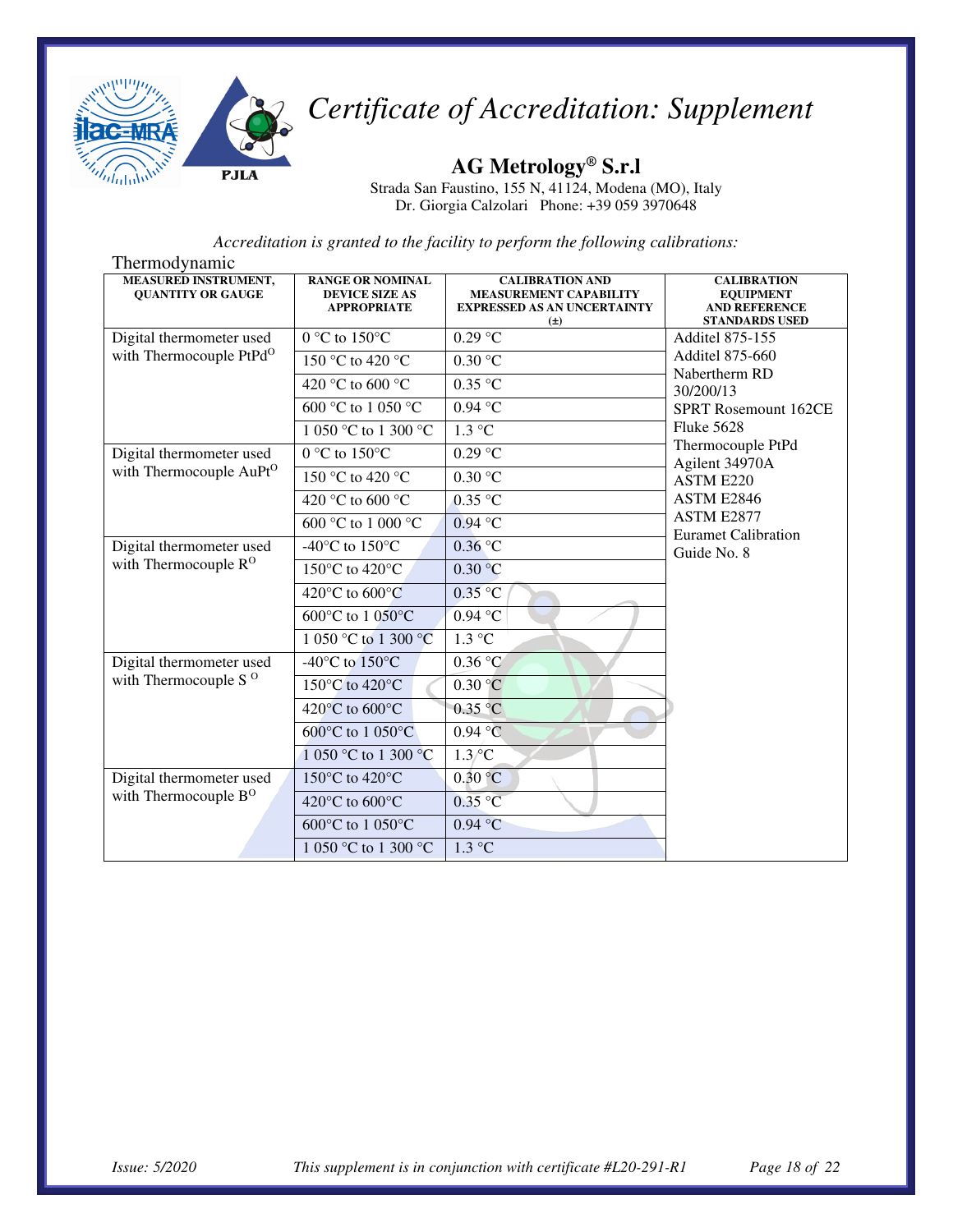

**AG Metrology® S.r.l** 

Strada San Faustino, 155 N, 41124, Modena (MO), Italy Dr. Giorgia Calzolari Phone: +39 059 3970648

| Thermodynamic                                                |                                                                        |                                                                                                          |                                                                                         |
|--------------------------------------------------------------|------------------------------------------------------------------------|----------------------------------------------------------------------------------------------------------|-----------------------------------------------------------------------------------------|
| <b>MEASURED INSTRUMENT,</b><br><b>QUANTITY OR GAUGE</b>      | <b>RANGE OR NOMINAL</b><br><b>DEVICE SIZE AS</b><br><b>APPROPRIATE</b> | <b>CALIBRATION AND</b><br><b>MEASUREMENT CAPABILITY</b><br><b>EXPRESSED AS AN UNCERTAINTY</b><br>$(\pm)$ | <b>CALIBRATION</b><br><b>EQUIPMENT</b><br><b>AND REFERENCE</b><br><b>STANDARDS USED</b> |
| Digital thermometer used                                     | -40°C to $150^{\circ}$ C                                               | $0.19$ °C                                                                                                | Additel 875-155                                                                         |
| with Thermocouple J <sup>O</sup>                             | 150°C to 420°C                                                         | 0.30 °C                                                                                                  | <b>Additel 875-660</b><br>Nabertherm RD                                                 |
|                                                              | 420°C to 600°C                                                         | 0.37 °C                                                                                                  | 30/200/13                                                                               |
|                                                              | 600°C to 1 050°C                                                       | $1.3 \text{ °C}$                                                                                         | SPRT Rosemount 162CE                                                                    |
|                                                              | 1 050 °C to 1 200 °C                                                   | 1.6 °C                                                                                                   | <b>Fluke 5628</b>                                                                       |
| Digital thermometer used                                     | -40 $^{\circ}$ C to 150 $^{\circ}$ C                                   | 0.19 °C                                                                                                  | Thermocouple PtPd<br>Agilent 34970A                                                     |
| with Thermocouple T <sup>O</sup>                             | 150°C to 400°C                                                         | 0.30 °C                                                                                                  | ASTM E220                                                                               |
| Digital thermometer used                                     | -40 $^{\circ}$ C to 150 $^{\circ}$ C                                   | $0.19$ °C                                                                                                | ASTM E2846                                                                              |
| with Thermocouple E <sup>O</sup>                             | 150°C to 420°C                                                         | $0.30$ °C                                                                                                | ASTM E2877<br><b>Euramet Calibration</b>                                                |
|                                                              | 420°C to 600°C                                                         | $0.37$ °C                                                                                                | Guide No. 8                                                                             |
|                                                              | 600°C to 1 000°C                                                       | $1.3 \text{ °C}$                                                                                         |                                                                                         |
| Digital thermometer used                                     | -40 $^{\circ}$ C to 150 $^{\circ}$ C                                   | $0.19$ °C                                                                                                |                                                                                         |
| with Thermocouple K <sup>O</sup>                             | 150°C to 420°C                                                         | 0.30 °C                                                                                                  |                                                                                         |
|                                                              | 420°C to 600°C                                                         | $0.37 \text{ °C}$                                                                                        |                                                                                         |
|                                                              | 600°C to 1 050°C                                                       | $1.3 \text{ °C}$                                                                                         |                                                                                         |
|                                                              | 1 050 °C to 1 300 °C                                                   | 1.6 °C                                                                                                   |                                                                                         |
| Digital thermometer used                                     | -40 $^{\circ}$ C to 150 $^{\circ}$ C                                   | 0.19 °C                                                                                                  |                                                                                         |
| with Thermocouple N <sup>O</sup>                             | 150°C to 420°C                                                         | 0.30 °C                                                                                                  |                                                                                         |
|                                                              | 420°C to 600°C                                                         | 0.38 °C                                                                                                  |                                                                                         |
|                                                              | 600°C to 1 050°C                                                       | 1.3 °C                                                                                                   |                                                                                         |
|                                                              | 1050 °C to 1 300 °C                                                    | 1.6 °C                                                                                                   |                                                                                         |
| Digital thermometer used                                     | $0^{\circ}$ C to $150^{\circ}$ C                                       | 0.18 °C                                                                                                  |                                                                                         |
| with Thermocouple C <sup>O</sup>                             | 150°C to 420°C                                                         | 0.30 °C                                                                                                  |                                                                                         |
|                                                              | 420°C to 600°C                                                         | $0.37$ °C                                                                                                |                                                                                         |
|                                                              | 600°C to 1 050°C                                                       | $1.3 \text{ °C}$                                                                                         |                                                                                         |
|                                                              | 1 050 °C to 1 300 °C                                                   | 1.6 °C                                                                                                   |                                                                                         |
| Digital thermometer used<br>with Thermocouple A <sup>O</sup> | $0^{\circ}$ C to $150^{\circ}$ C                                       | $0.20\text{ °C}$                                                                                         |                                                                                         |
|                                                              | 150°C to 420°C                                                         | 0.31 °C                                                                                                  |                                                                                         |
|                                                              | 420°C to 600°C                                                         | 0.38 °C                                                                                                  |                                                                                         |
|                                                              | 600°C to 1 050°C                                                       | $1.3 \text{ °C}$                                                                                         |                                                                                         |
|                                                              | 1 050 °C to 1 300 °C                                                   | 1.6 °C                                                                                                   |                                                                                         |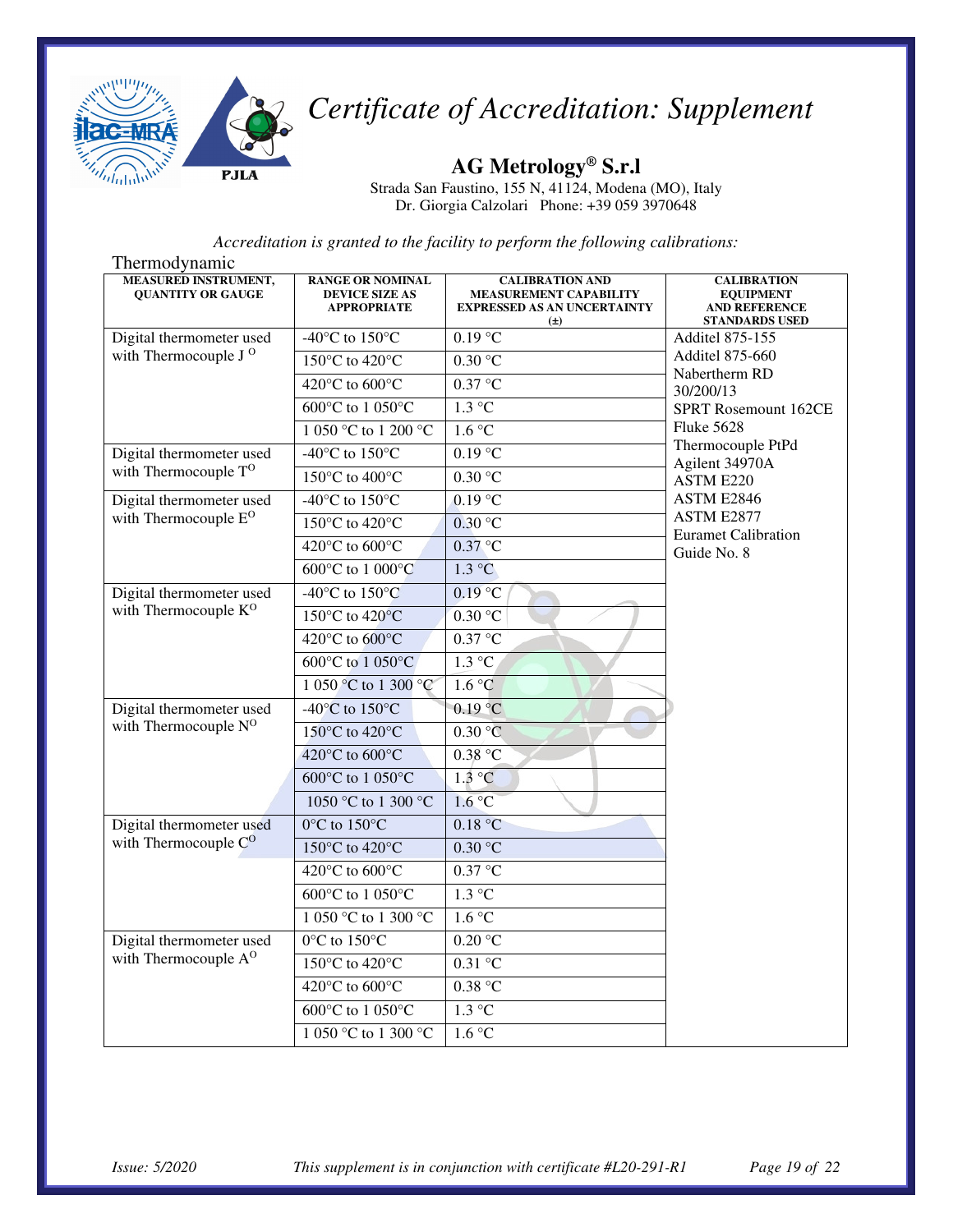

**AG Metrology S.r.l** 

Strada San Faustino, 155 N, 41124, Modena (MO), Italy Dr. Giorgia Calzolari Phone: +39 059 3970648

*Accreditation is granted to the facility to perform the following calibrations:*

| Thermodynamic                                           |                                                                        |                                                                                                          |                                                                                         |
|---------------------------------------------------------|------------------------------------------------------------------------|----------------------------------------------------------------------------------------------------------|-----------------------------------------------------------------------------------------|
| <b>MEASURED INSTRUMENT,</b><br><b>QUANTITY OR GAUGE</b> | <b>RANGE OR NOMINAL</b><br><b>DEVICE SIZE AS</b><br><b>APPROPRIATE</b> | <b>CALIBRATION AND</b><br><b>MEASUREMENT CAPABILITY</b><br><b>EXPRESSED AS AN UNCERTAINTY</b><br>$(\pm)$ | <b>CALIBRATION</b><br><b>EQUIPMENT</b><br><b>AND REFERENCE</b><br><b>STANDARDS USED</b> |
| Digital thermometer used                                | -80 °C to 150 °C                                                       | $0.038\ ^{\circ}\textrm{C}$                                                                              | <b>Fluke 7380</b>                                                                       |
| with RTD and the<br>mistor $F$                          | 150 °C to 420 °C                                                       | $0.11^{\circ}$ C                                                                                         | Additel 875-155                                                                         |
|                                                         |                                                                        |                                                                                                          | <b>Additel 875-660</b>                                                                  |
|                                                         | 420 °C to 600 °C                                                       | $0.24$ °C                                                                                                | SPRT Rosemount 162CE                                                                    |
|                                                         |                                                                        |                                                                                                          | PRT Fluke 5628                                                                          |
|                                                         |                                                                        |                                                                                                          | Datron 1271                                                                             |
|                                                         |                                                                        |                                                                                                          | <b>Fluke 1590</b>                                                                       |
|                                                         |                                                                        |                                                                                                          | ASTM E644                                                                               |
|                                                         |                                                                        |                                                                                                          | ASTM E2877                                                                              |
| Digital thermometer used                                | -40 °C to 150 °C                                                       | $0.14$ °C                                                                                                | <b>Additel 875-155</b>                                                                  |
| with RTD and thermistor <sup>O</sup>                    |                                                                        |                                                                                                          | <b>Additel 875-660</b>                                                                  |
|                                                         | 150 °C to 420 °C                                                       | $0.20\text{ °C}$                                                                                         | SPRT Rosemount 162CE                                                                    |
|                                                         | 420 °C to 600 °C                                                       | 0.31 °C                                                                                                  | PRT Fluke 5628                                                                          |
|                                                         |                                                                        |                                                                                                          | Agilent 34970A                                                                          |
|                                                         |                                                                        |                                                                                                          | ASTM E644                                                                               |
| Thermometer Infrared <sup>FO</sup>                      |                                                                        |                                                                                                          | ASTM E2877                                                                              |
|                                                         | 150 °C to 420 °C                                                       | 1.2 °C                                                                                                   | IR-463 blackbody                                                                        |
|                                                         | 420 °C to 600 °C                                                       | 1.4 °C                                                                                                   | Thermocouple type S<br>ASTM E1256                                                       |
|                                                         | 600 °C to 1 050 °C                                                     | $2.3 \text{ °C}$                                                                                         | ASTM E2847                                                                              |
| Temperature: Dew point                                  | -20 $^{\circ}$ C to 40 $^{\circ}$ C                                    | $0.19$ °C                                                                                                | General Eastern Optica                                                                  |
| hygrometerFO                                            |                                                                        |                                                                                                          | General Eastern D2                                                                      |
|                                                         |                                                                        |                                                                                                          | General Eastern SIM-12H                                                                 |
|                                                         |                                                                        |                                                                                                          | General Eastern C1 RH                                                                   |
|                                                         |                                                                        |                                                                                                          | ASTM D4230                                                                              |
| Temperature: measuring of                               | $10^{\circ}$ C to $40^{\circ}$ C                                       | $0.16\text{ °C}$                                                                                         | Resistance thermometer                                                                  |
| temperature environmental                               |                                                                        |                                                                                                          | General Eastern C1 RH                                                                   |
| conditions in airFO                                     |                                                                        |                                                                                                          | Agilent 34970A                                                                          |
|                                                         |                                                                        |                                                                                                          | <b>CEM TH - 007</b>                                                                     |
| Temperature: controlled                                 | -80 $\mathrm{^{\circ}C}$ to 150 $\mathrm{^{\circ}C}$                   | $0.21$ °C                                                                                                | Resistance thermometer                                                                  |
| temperature enclosures FO                               |                                                                        |                                                                                                          | Thermocouple N                                                                          |
|                                                         | 150°C to 420°C                                                         | 0.63 °C                                                                                                  | Agilent 34970A                                                                          |
|                                                         | 420°C to 600°C                                                         | $1.2 \text{ °C}$                                                                                         | <b>Euramet Calibration</b>                                                              |
|                                                         |                                                                        |                                                                                                          | Guide No. 13                                                                            |
|                                                         | 600°C to 1050°C                                                        | $2.9\ ^{\circ}\textrm{C}$                                                                                | <b>Euramet Calibration</b>                                                              |
|                                                         | 1050°C to 1300°C                                                       | 3.8 °C                                                                                                   | Guide No. 20                                                                            |
|                                                         |                                                                        |                                                                                                          | AMS 2750                                                                                |
|                                                         |                                                                        |                                                                                                          | CQI-9                                                                                   |
|                                                         |                                                                        |                                                                                                          | IEC 60068-3-11                                                                          |
| Relative humidity:                                      | 10% RH to 90% RH                                                       | From 0.50 % UR to 1.6 % RH                                                                               | General Eastern Optica                                                                  |
| measuring of relative                                   |                                                                        |                                                                                                          | General Eastern D2                                                                      |
| humidity environmental                                  |                                                                        |                                                                                                          | General Eastern Sim 12H                                                                 |
| conditions in airFO                                     |                                                                        |                                                                                                          | General Eastern C1 RH<br><b>DKD-R 5-8</b>                                               |
|                                                         |                                                                        |                                                                                                          | <b>CEM TH - 007</b>                                                                     |
|                                                         |                                                                        |                                                                                                          |                                                                                         |

*Issue: 5/2020 This supplement is in conjunction with certificate #L20-291-R1 Page 20 of 22*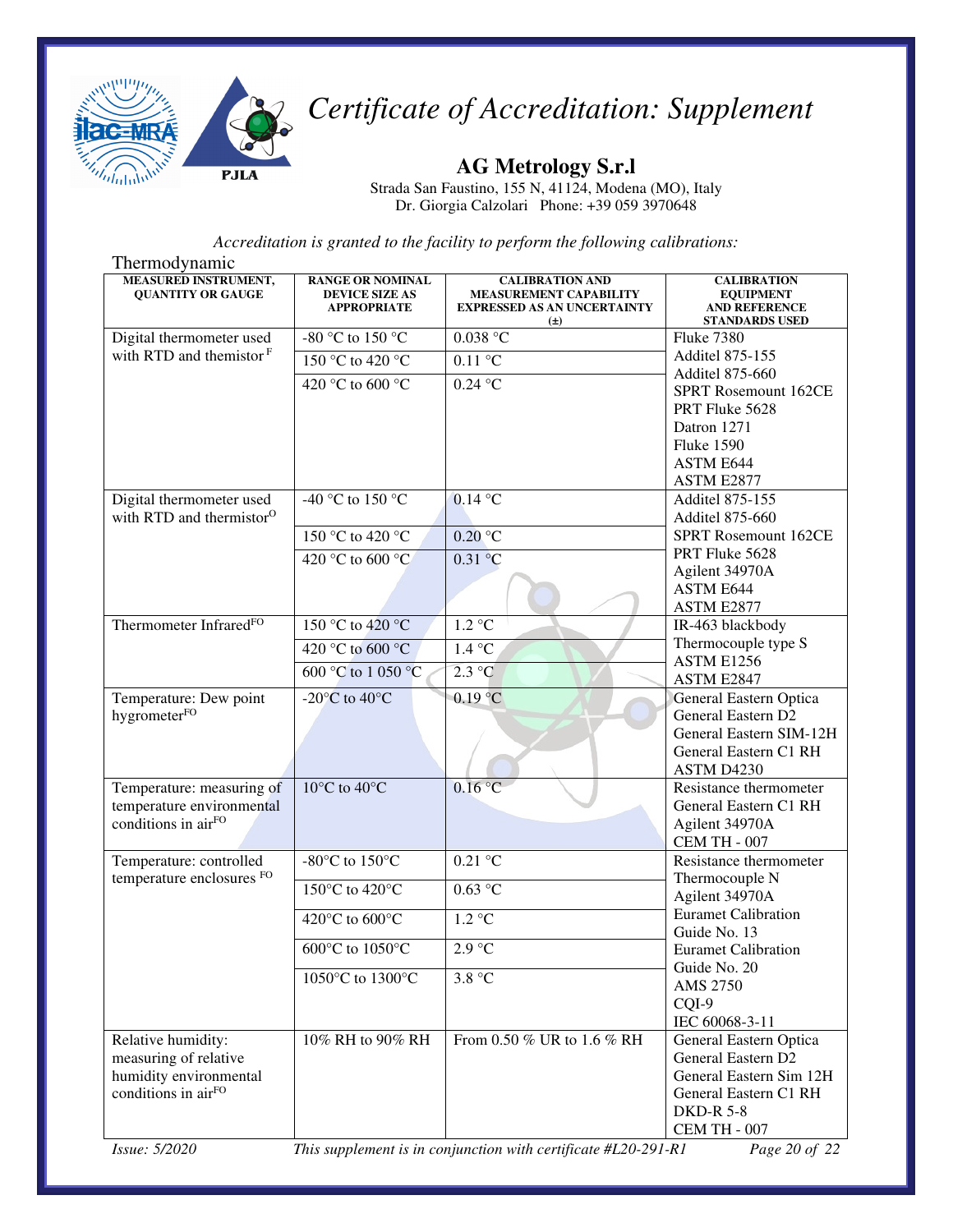

**AG Metrology S.r.l** 

Strada San Faustino, 155 N, 41124, Modena (MO), Italy Dr. Giorgia Calzolari Phone: +39 059 3970648

| Thermodynamic                                                         |                                                                        |                                                                                                          |                                                                                                                                                                                                |
|-----------------------------------------------------------------------|------------------------------------------------------------------------|----------------------------------------------------------------------------------------------------------|------------------------------------------------------------------------------------------------------------------------------------------------------------------------------------------------|
| <b>MEASURED INSTRUMENT,</b><br><b>OUANTITY OR GAUGE</b>               | <b>RANGE OR NOMINAL</b><br><b>DEVICE SIZE AS</b><br><b>APPROPRIATE</b> | <b>CALIBRATION AND</b><br><b>MEASUREMENT CAPABILITY</b><br><b>EXPRESSED AS AN UNCERTAINTY</b><br>$(\pm)$ | <b>CALIBRATION</b><br><b>EQUIPMENT</b><br><b>AND REFERENCE</b><br><b>STANDARDS USED</b>                                                                                                        |
| Relative humidity:<br>controlled humidity<br>enclosures <sup>FO</sup> | 10% RH to 90% RH                                                       | $3.2 \%$ RH                                                                                              | General Eastern Optica<br>General Eastern D <sub>2</sub><br>General Eastern Sim 12H<br>Resistance thermometer<br>Agilent 34970A<br><b>Euramet Calibration</b><br>Guide N. 20<br>IEC 60068-3-11 |

- 1. The CMC (Calibration and Measurement Capability) stated or calibrations included on this scope of accreditation represents the smallest measurement uncertainty attainable by the laboratory when performing a more or less routine calibration of a nearly ideal device under nearly ideal conditions. It is typically expressed at a confidence level of 95 % using a coverage factor *k* (usually equal to 2). The actual measurement uncertainty associated with a specific calibration performed by the laboratory will typically be larger than the CMC Or the same calibration since capability and performance of the device being calibrated and the conditions related to the calibration may reasonably be expected to deviate ideal to some degree.
- 2. The laboratories range of calibration capability or all disciplines or which they are accredited is the interval the smallest calibrated standard to the largest calibrated standard used in performing the calibration. The low end of this range must be an attainable value or which the laboratory has or has access to the standard referenced. Verification of an indicated value of zero in the absence of a standard is common practice in the procedure or many calibrations but by its definition it does not constitute calibration of zero capacity.
- 3. The presence of a superscript F means that the laboratory performs calibration of the indicated parameter at its fixed location. Example: Outside Micrometer<sup>F</sup> would mean that the laboratory performs this calibration at its fixed location.
- 4. The presence of a superscript O means that the laboratory performs calibration of the indicated parameter onsite at customer locations. Example: Outside Micrometer<sup>O</sup> would mean that the laboratory performs this calibration onsite at the customer's location.
- 5. The presence of a superscript FO means that the laboratory performs calibration of the indicated parameter both at its fixed location and onsite at customer locations. Example: Outside Micrometer<sup>FO</sup> would mean that the laboratory performs this calibration at its fixed location and onsite at customer locations.
- 6. Measurement uncertainties obtained or calibrations performed at customer sites can be expected to be larger than the measurement uncertainties obtained at the laboratories fixed location or similar calibrations. This is due to the effects of transportation of the standards and equipment and upon environmental conditions at the customer site which are typically not controlled as closely as at the laboratories fixed location.